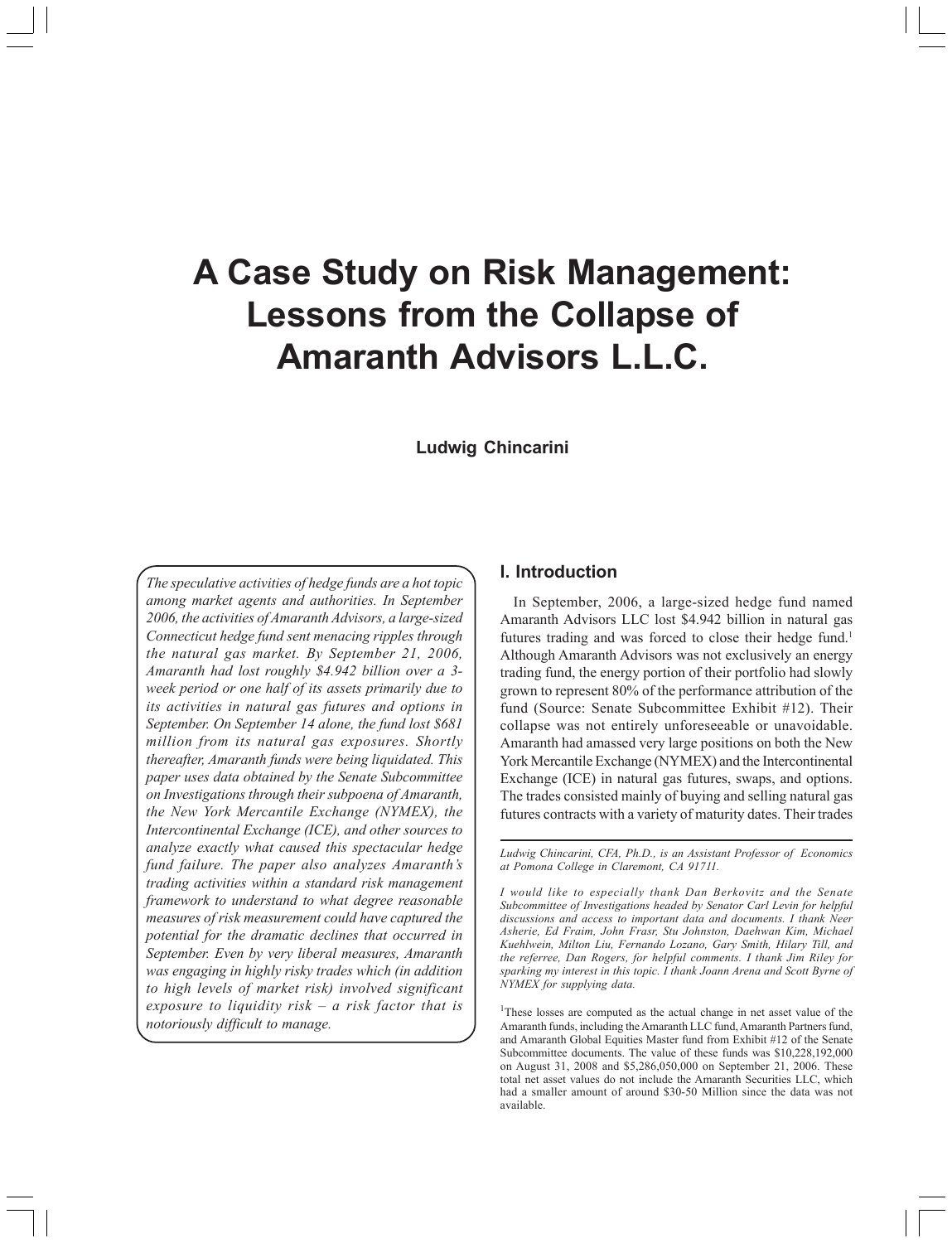were very risky from both a market risk perspective and a liquidity perspective.

Since the collapse of Amaranth, several authors have attempted to understand what positions and risk levels Amaranth was engaged in to cause such a dramatic collapse (Chincarini, (2006) and Till, (2006). Chincarini (2006) used the information from newspapers, CEO statements, and actual natural gas futures data to quantify the nature of the most likely trades that were made at Amaranth. That paper hypothesized that Amaranth had engaged in a short summer, long winter natural gas trade primarily using natural gas futures. Based on these backward-engineered positions, the paper examined both the market and liquidity risk of Amaranth's positions prior to its collapse.

On June 25, 2007 the Committee of Homeland Security and Government Affairs released a document containing a detailed investigation of the Amaranth scandal entitled "Excessive Speculation in the Natural Gas Markets." The U.S. Senate Permanent Subcommittee on Investigations used its subpoena power to analyze the trading records at the NYMEX, the ICE, as well as the trades of Amaranth and other traders. It also conducted numerous interviews with natural gas market participants, including natural gas traders, producers, suppliers, and hedge fund managers, as well as exchange officials, regulators, and energy market experts.

In this paper, we make extensive use of the Amaranth trading positions derived from the actual Amaranth trading data. This data was obtained under subpoena by the Senate Subcommittee. We also discuss the risks associated with the trades Amaranth made and what risk managers should do to avoid these risks in the future. The rest of the paper is as follows: Section II discusses the background of the firm Amaranth Advisors L L C; Section III discusses the natural gas futures market and details the basics of typical spread trades to help the reader appreciate the more complicated Amaranth trading strategies; Section IV discusses Amaranth's actual trading positions on August 31, 2006 and in other periods; Section V analyzes the market and liquidity risks inherent in Amaranth's natural gas positions; Section VI discusses lessons for regulators and risk managers, and Section VII provides a conclusion.

# **II. Background**

# **A. Amaranth Advisors, L.L.C.**

Amaranth Advisors L.L.C. was a hedge fund operating in Greenwich, Connecticut.<sup>2</sup> The hedge fund was launched in

2000 as a multi-strategy hedge fund, but had by 2005-2006 generated over 80% of their profits from energy trading (Source: Senate Subcommittee Exhibit #12). This section provides a very brief summary of Amaranth. (For additional information, please see a more detailed version of this section on the *Journal of Applied Finance*, JAF, website: www.fma.org/jaf.htm).

#### **1. The Management**

The management consisted of several seasoned professionals. The most relevant to the natural gas futures disaster was Mr. Brian Hunter. Hunter joined Amaranth in 2004.3 He was hired by Mr. Maounis and Mr. Arora, a former Enron trader who had established Amaranth's energy and commodities trading desk. Prior to this, he had worked at TransCanada Corporation, a Calgary pipeline company, where he began getting a name for himself in energy trading. While there, he was able to find mispricing in energy options, which helped the firm make profits. After this, Hunter moved to Wall Street to work for Deutsche Bank on the energy desk. While there, his positions in natural gas futures caused large fluctuations in profit and loss.

In the summer of 2005, Hunter threatened to leave Amaranth, partly because he disliked his compensation structure and did not wish to report to Arora. Maounis reacted by allowing Hunter to trade a book separate from Arora. Also, his share of the operating profits eventually were increased from 7.5% to 15%. Hunter made a name for himself on Wall Street when he helped Amaranth make \$1 billion in profits in 2005. Due to his trading success in 2005, Hunter was rumored to have been compensated between \$75 million and \$100 million. Late in 2005, Hunter was also allowed to return to his hometown of Calgary and trade from there. Eventually, his four other natural gas traders migrated from Greenwich to Calgary.4

#### **2. The Strategies and Fund Structure**

Amaranth began as a multi-strategy hedge fund, but by 2006 had become dominated by its energy portfolio. The principal fund, with \$8.394 billion of capital at the end of August 2006, was the Amaranth L.L.C. fund. The multi-strategy portfolio consisted of trades in the following areas: Energy Arbitrage and Other Commodities, Convertible Bond Arbitrage, Merger Arbitrage, Credit Arbitrage, Volatility Arbitrage, Long/Short Equity, and Statistical Arbitrage. Amaranth's exposure to these

<sup>&</sup>lt;sup>2</sup>Many thanks to Dan Berkovitz for providing the information upon which much of this section is based. This section draws heavily from Exhibit #12 of the Senate Subcommittee Investigations. In addition to their Greenwich office, Amaranth had been working on expanding their operations and had offices in London, Singapore, Houston and Toronto.

<sup>3</sup> Most of this discussion is based upon an article in the Wall Street Journal entitled "How Giant Bets on Natural Gas Sank Brash Trader." and FERC Docket No. IN07-26-000.

<sup>4</sup> These other natural gas traders on his team were Mr. Matthew Donohoe, Mr. Matthew Calhoun, Mr. Shane Lee, and Mr. Brad Basarowich.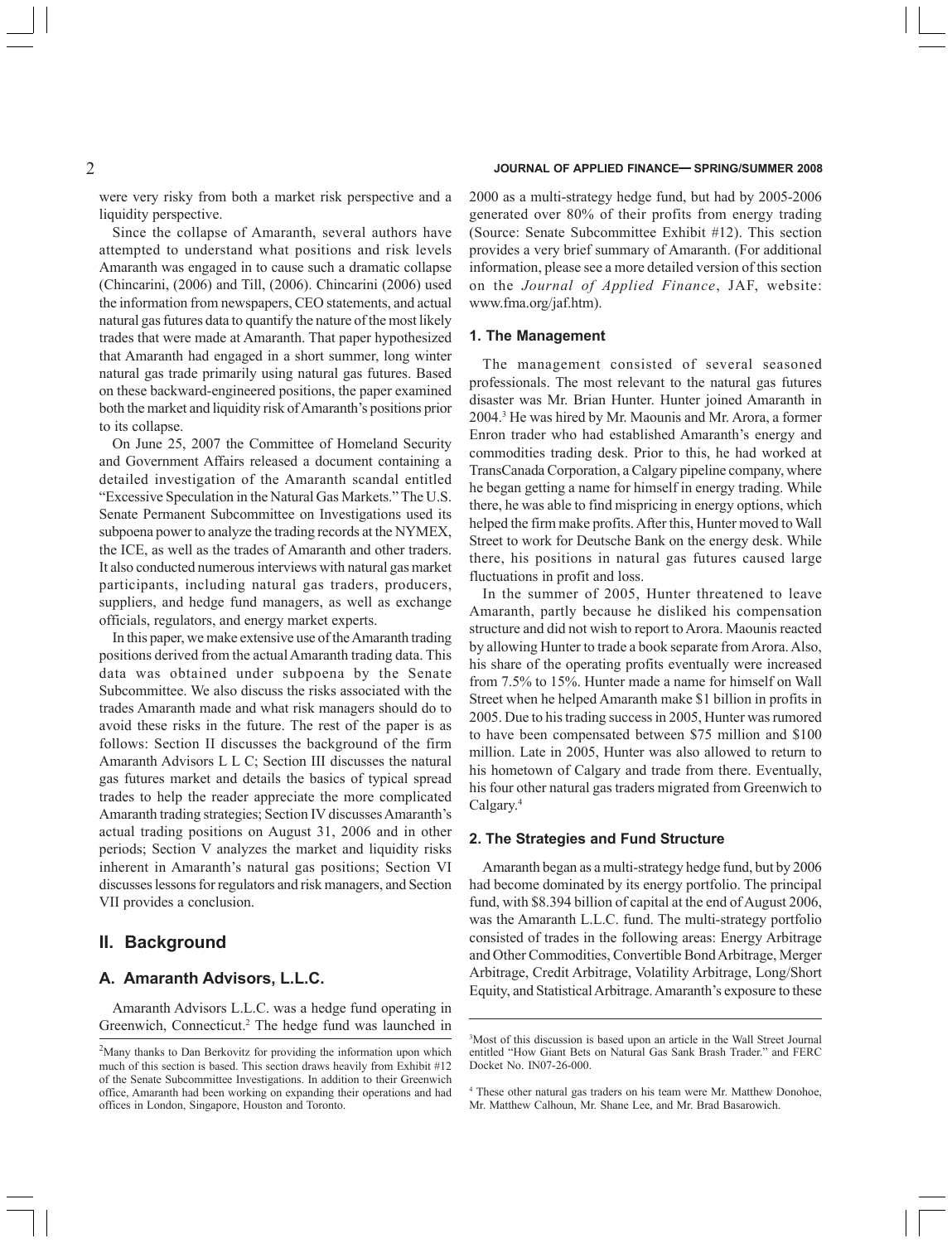various strategies changed dramatically over the years prior to September 2006. For example, at Amaranth's inception, 60% was devoted to convertible arbitrage, whereas by September 2006 only 2% was devoted to this strategy. Over 86% of their performance in 2006 was due to energy and commodity related trades. In addition to this, Amaranth had

no stop limits and no concentration limits, which allowed the fund to concentrate more towards energy by the end of August 2006. There were no leverage restrictions within the firm. Style drift was evident with this multi-strategy fund.<sup>5</sup>

Amaranth's capital came from a variety of investors: About 60% came from fund-of-funds, about 7% from insurance companies, 6% from retirement and benefit programs, 6% from high net worth individuals, 5% from financial institutions, 2% from endowments, and 3% was insider capital.

Minimum investments in Amaranth were \$5 million. The management fee was 1.5% and the incentive fee was 20%. A high water mark was also employed.<sup>6</sup>

#### **3. Risk Management and Liquidity Management**

The Chief Risk Officer of Amaranth had a goal of building a robust risk management system. Amaranth was unusual in terms of risk management in that it had a risk manager for each trading book that would sit with the risk takers on the trading desk. This was believed to be more effective at understanding and managing risk.7 Most of these risk officers had advanced degrees.

The risk group produced daily position and profit and loss (P&L) information, greek sensitivites (i.e. delta, gamma, vega, and rho), leverage reports, concentrations, premium at risk, and industry exposures. The daily risk report also contained the following:

1. Daily value-at-risk (VaR) and Stress reports. The VaR contained various confidence levels, including one standard deviation (SD) at 68% and 4 SD at 99.99% over a 20 day

 **A combination of liquidity and funding risk ultimately caused Amaranth's collapse.**

period. The stress reports included scenarios of increasing credit spreads by 50%, contracting volatility by 30% over one month and 15% for three months, 7% for six months, and 3% for twelve months, interest rate changes of 1.1

times the current yield curve. Each strategy was stressed separately, although they intended to build a more general stress test that would consolidate all positions.

2. All long and short positions were broken down. In particular, the risk report listed the top 5 and top 10 long and short positions.

3. A liquidity report that contained positions and their respective volumes for each strategy was used to constrain the size of each strategy.

The risk managers also calculated expected losses for the individual positions. The firm had no formal stop-losses or concentration limits. Amaranth took several steps to ensure adequate liquidity for their positions. These steps are listed on the more detailed version of this section on the FMA website.

#### **B. Events in September**

The price movements of natural gas futures in September 2006 were quite different than in past years. Figure 1 shows a timeline of the events in September and leading up to September. Historically, a spread trade strategy in natural gas futures had done quite well. Figure 2 shows the average returns of different maturity futures contracts in the month of September from 1990 through 2005. The x-axis plots the contract months forward. Thus, in this particular graph, "1" represents the returns for the nearest October futures during September, "2" represents the returns for the nearest November contract in September, and so on. One can see that generally, winter month returns are higher than non-winter month returns and that natural gas prices have tended to rise on average in September for the first 36 months out. Some of the near contracts had returns as high as 5.73% on average in September.

In September 2006, the natural gas futures market behaved entirely differently than it had historically. Figure 3 shows the behavior of natural gas futures returns in September 2006. One can see, from this figure, the dramatic negative returns in September, which were as low as -27% for front-month

<sup>&</sup>lt;sup>5</sup> Style drift refers to a change in a hedge fund's strategy over time which may or may not reflect a formal change in policy, hence the "drift". An example would be a Large-Cap hedge fund manager that suddenly has huge small-cap exposure. Most of the time style drift happens inadvertently, but in Amaranth's case, they were clearly increasing energy exposure.

<sup>&</sup>lt;sup>6</sup> A high water mark is a common feature of most hedge funds. It is a level of the fund's net asset value (NAV) at which incentive fees begin to accrue. Typically, the high water mark is the highest NAV received by the client over their investment period. The purpose of the high water mark is to prevent a double counting of incentive fees. For example, if the fund went from 100 to 200 NAV, the hedge fund would obtain a percentage of that appreciation as an incentive fee. However, if the fund dropped to 150 the following year, they would not receive an incentive fee for bringing it from 150 to 200. Their incentive fees would only begin again for gains above 200.

<sup>7</sup> One might ask whether this system is indeed optimal. It could perhaps cause risk managers to become more integrated in the trading style and not be as objective in assessing risk. Regardless of one's beliefs in such a system, Amaranth actually strayed from their system in the case of Brian Hunter. When Brian Hunter and his traders moved their trading operations to Calgary, Canada, there was no risk management team on the premises to monitor their actions.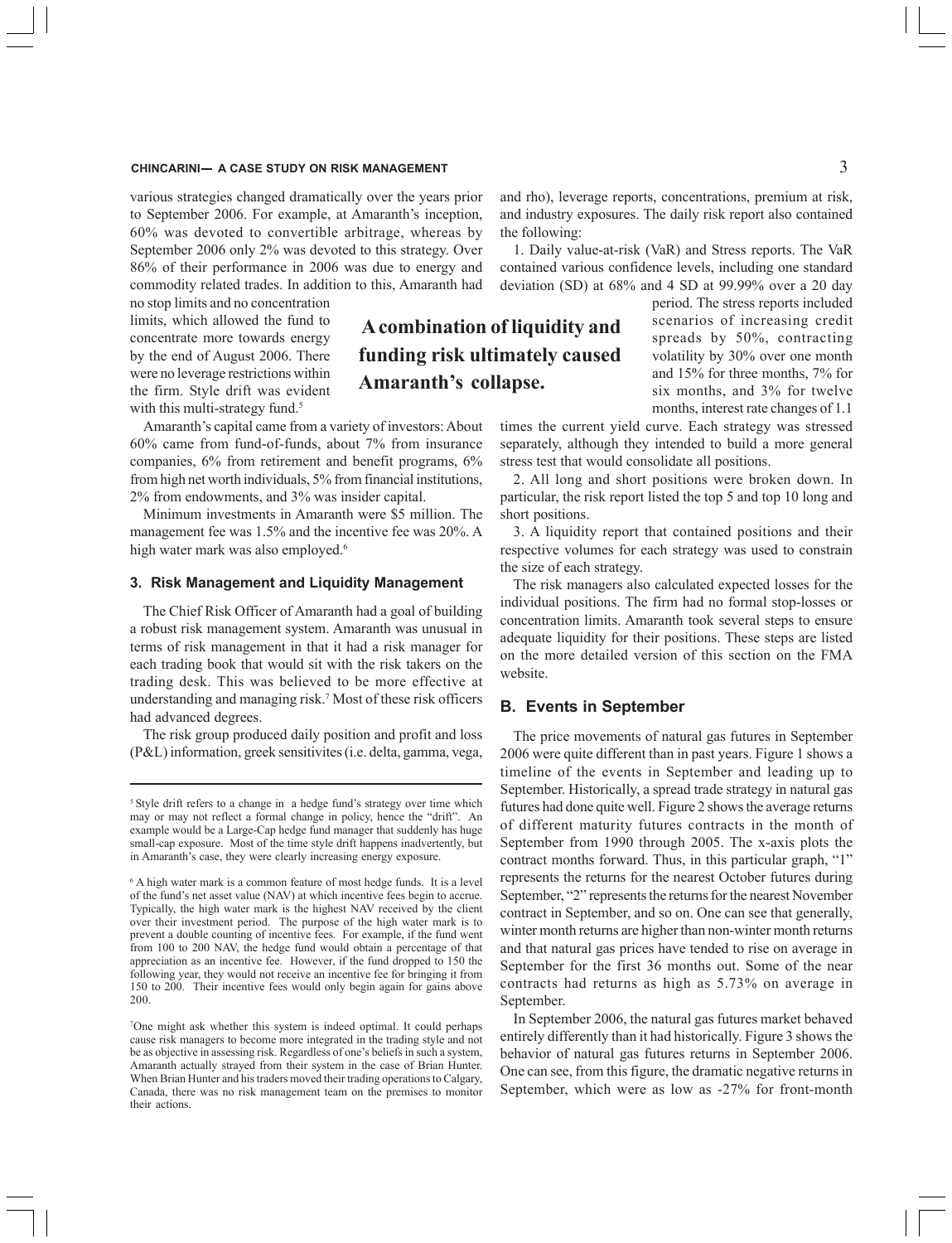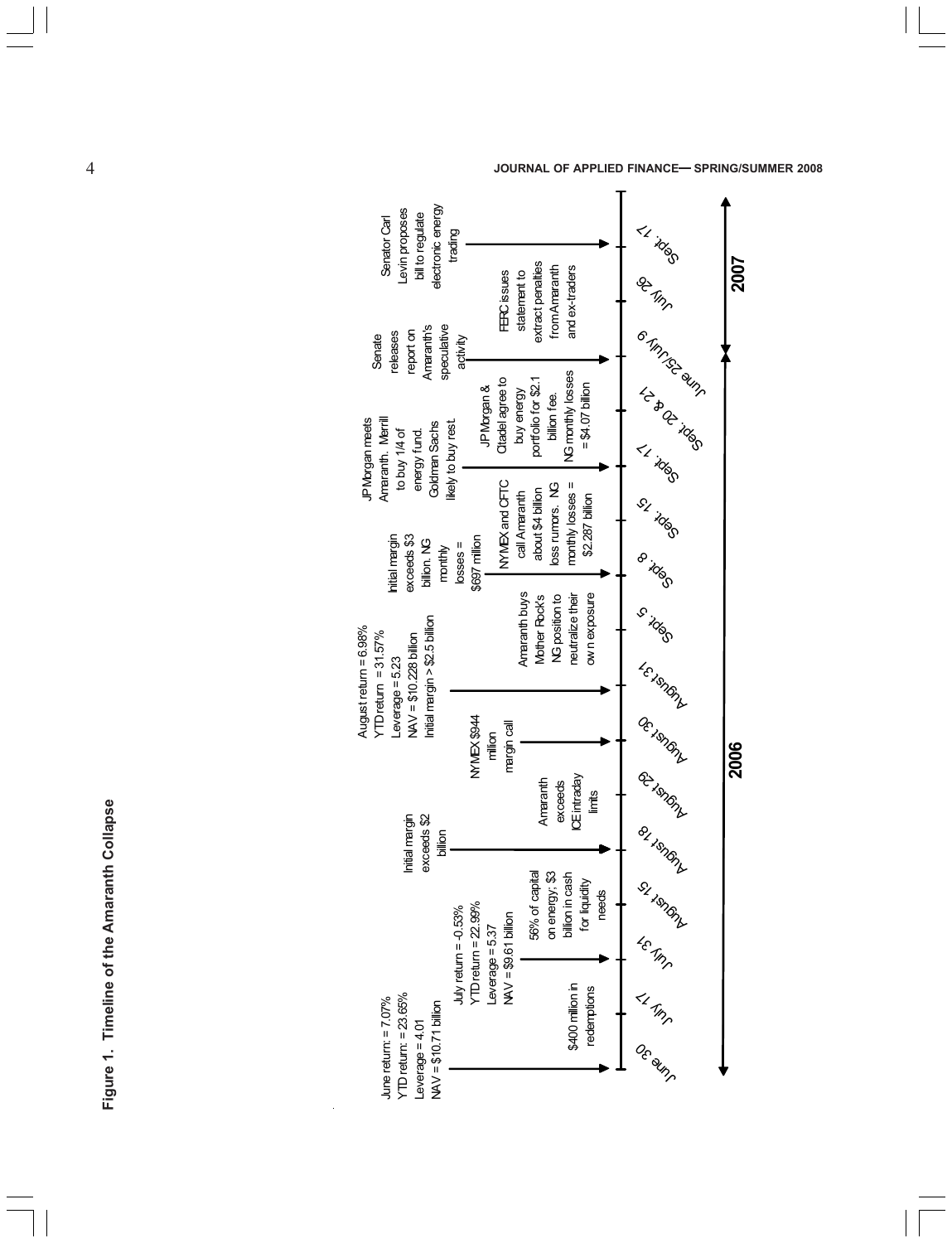# **Figure 2. Historical Average Returns of Natural Gas by Contract in September (1990-2005).**

*Note*: Since these returns are for historical contracts, the numbers represent the average return for the 1st contract out, 2nd contract out, and so on. Thus, '1' represents the nearest October contract, while '2' represents the nearest November contract, and so on up to 73 months forward. In some of the earlier years, contracts did not exist 73 months forward, in this case they were not included in the averages.



**Figure 3. Natural Gas Futures Returns by Contract from August 31, 2006 - September 21, 2006**

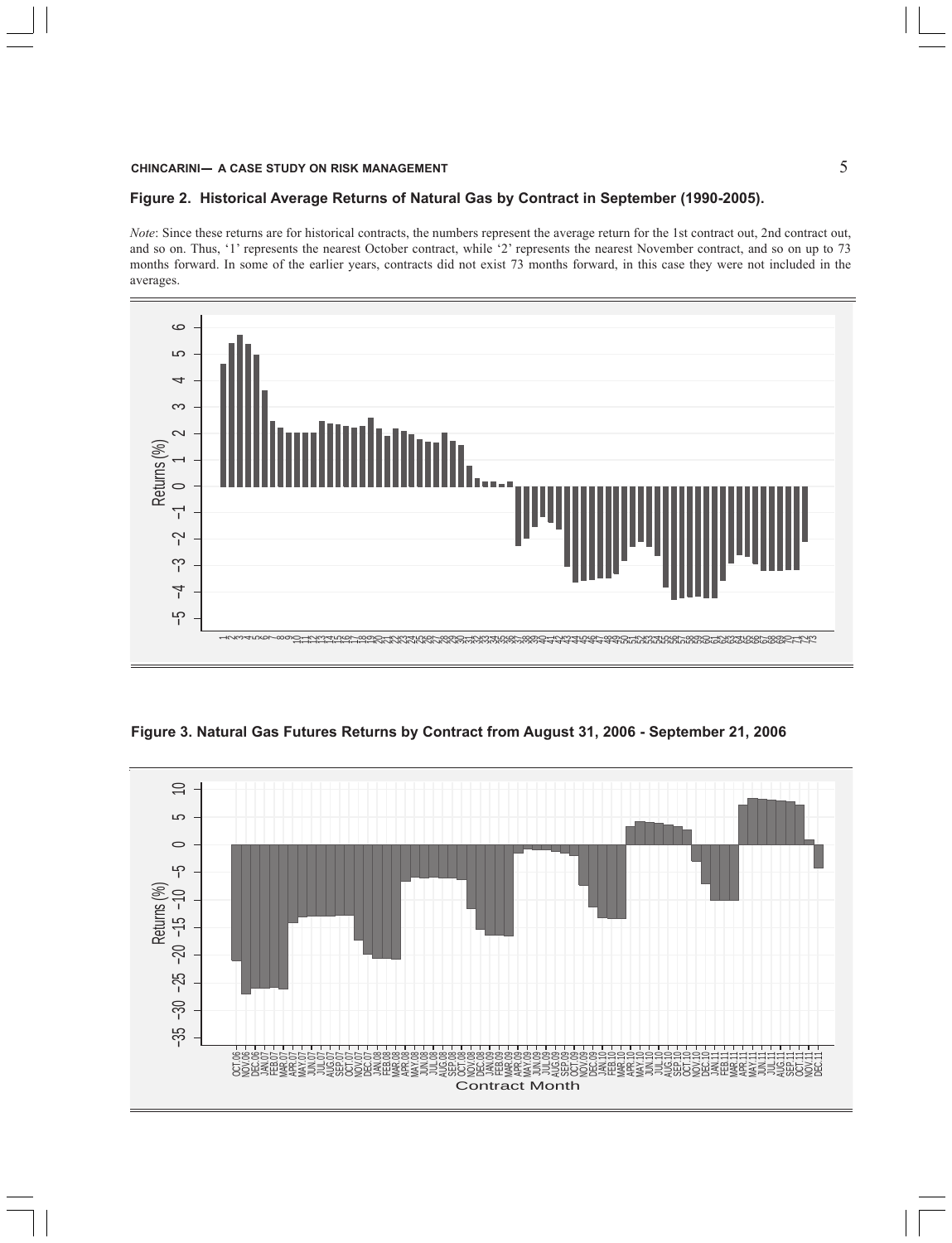contracts.8 One can also see that the negative returns were less for non-winter months. That is, although returns were severely negative for most natural gas futures contracts, they were worse for winter months through the maturity spectrum. For example, for the first year out the contract months 2 through 6 did poorly, representing the contracts for November 2006 through March 2007, while in months 7 through 13 the negative returns are less severe for the months April 2007 through October 2007. This pattern is seen for contracts in future years as well. This pattern would not bode well for a strategy that is long winter and short non-winter months.

Figure 4 shows the profit and loss (P/L) of Amaranth's natural gas futures equivalent positions on a daily basis in September 2006. Figure 4A shows the daily P/L , while Figure 4B shows the cumulative P/L starting at zero on August 31, 2006. The daily P/L is computed using Amaranth's actual daily positions from August 31, 2006 through September 15, 2006. After September 15, 2006, no data on their positions was available and the daily P/L was computed assuming Amaranth maintained their September 15, 2006 natural gas positions.

As shown in Figure 4B, from August 31, 2006 to September 7, 2006, Amaranth had lost about \$696.9 million on their natural gas positions. This soon deteriorated very quickly. By the close of business on September 20, they had lost about \$4.071 billion on their natural gas futures positions. Margin calls on these losses eventually led Amaranth to sell the energy portfolio to Citadel and J.P. Morgan with the final transfer occurring on September 21, 2006.

If one computes the losses of Amaranth's natural gas positions from August 31, 2006 through September 21, 2006, assuming the positions were not altered during the period, the losses amount to about \$3.295 billion. The actual losses computed in Figure 4 total \$4.433 billion.<sup>9</sup> This difference between the losses indicates that the trades that Amaranth executed between August 31, 2006 and September 15, 2006 served to increase their losses by an additional \$1.138 billion. In fact, these additional losses were probably not accidental or random. That is, given the losses up to September 7, 2007, the Amaranth energy traders may have exercised their "free option" of limited downside liability if things went wrong by increasing the bets in response to troubled times. Correspondence from an Amaranth trader to Brian Hunter indicates a line of reasoning along this path:

#### 6 **JOURNAL OF APPLIED FINANCE SPRING/SUMMER 2008**

*Tell me if I am wrong, but we have 3 choices here.*

*(1) shut down and start energy fund, lose 0.3 to 1.0 getting out, and have great future potential. However, if we lose that, who is going to want in on the energy fund? If h/j drops to 1.50 or worse, the deferred positions are all going to get obliterated too.*<sup>10</sup>

*(2) jump back in and help this market out. Risk losing some investors due to risk profile, but manage along until we get the proper catalyst to exit positions. Start energy fund when we can later. Without the market's ability to absorb some xh or even some back length right now this market in a world of trouble.11 2 days ago things were fine, but it feels like it just tipped overboard on risk. There is comfort selling spreads, and comfort selling price right now. If you were a cash trader caught long hub gas right now, would you buy or sell January?*

*(3) Sit and wait. Let market take its course, find natural fixed price demand.*

*There is not catalyst right now. That's the problem. You exit this size without one (without exiting every positions in your book), and we got a big problem. Things were fine when we were holding the risk for the market, b/c we could handle it. That risk in 30 other hands is a much more dangerous proposition.*

*Calhoun think #2*

*Rummy thinks #3*

*And I haven't decided yet. All I know is I am personally 1 more bad day away from stopping out...can't afford to drop below 30 for my family.*—Amaranth Trader Shane Lee to Brian Hunter, September 7, 2006 16:54 (Source: Senate Subcommittee, Exhibit #9).

One of the suggested choices in this email correspondence is to increase their positions (choice #2), which some were suggesting. In fact, after this email correspondence, Amaranth modified their natural gas future positions over the next few days. Although it is difficult to quantify in a single number exactly what they did, the total number of absolute NYMEX natural gas equivalent contracts did increase from around 462,992 on September 7, 2006 to 508,923 on September 13, 2006. Thus, the additional losses of Amaranth in these days were partly due to increasing the actual exposure to natural gas futures contracts, partly due to modifying the positions

<sup>&</sup>lt;sup>8</sup> Front-month refers to futures contracts with the nearest month to expiration.

<sup>9</sup> The reader is reminded that these are losses computed from the Amaranth natural gas futures equivalent positions. The actual change in net asset value of the main Amaranth funds was \$4.942 billion. The discrepancy is due to losses from other types of positions not related to natural gas futures trading and slightly due to the discrepancies between the natural gas future equivalent positions and the actual positions.

<sup>&</sup>lt;sup>10</sup>Natural gas futures contracts are denoted by letter symbols on the NYMEX; F=January, G=February, H=March, J=April, K=May, M=June, N=July, Q=August, U=September, V=October, X=November, and Z=December. Thus, the h/j comment is referring to the March-April spread. At the close of business on September 7, 2006, the March contract (H) was trading at \$10.073, while the April contract (J) was trading at \$8.153. Thus, the h/j spread was \$1.92. In this conversation, the trader is worried that the spread may decline to \$1.50 which would cause a position short April and long March to lose money.

<sup>&</sup>lt;sup>11</sup> In this discussion,  $xh$  refers to the November and March natural gas futures contracts. See the preceding footnote for more information about contract symbols.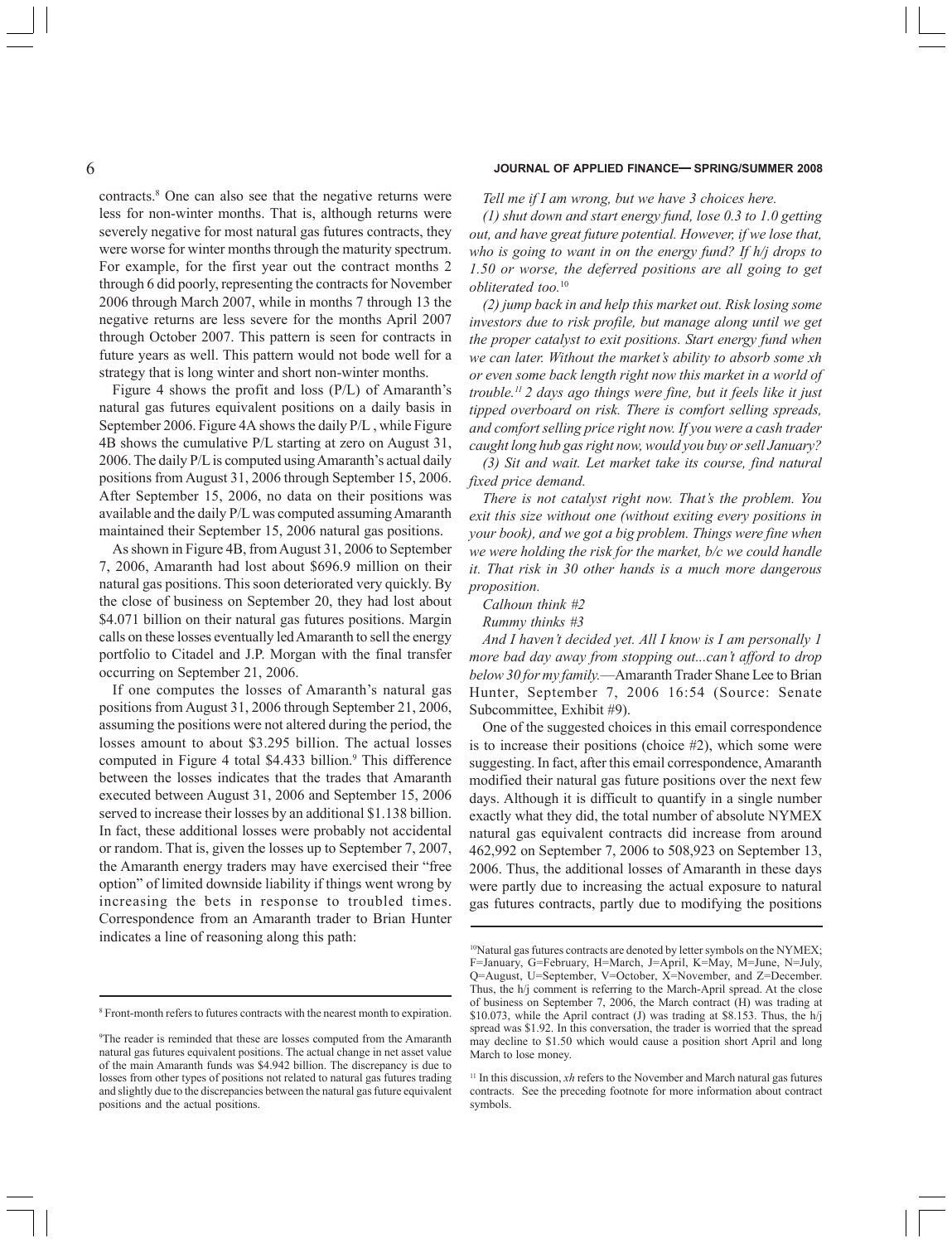# **CHINCARINI— A CASE STUDY ON RISK MANAGEMENT CHINCARINI 7**

# **Figure 4. The Profit and Loss of Amaranth's Natural Gas Positions in September.**

*Note*: Losses each day are computed based upon the actual positions Amaranth had at the close of the prior day. From September 18, 2006 onwards, the positions of Amaranth were not available, thus the returns are computed assuming Amaranth maintained the positions they had at the close of business on September 15, 2006.



across the maturity spectrum and partly due to the movement of the options and other positions in the Amaranth portfolio.<sup>12</sup>

# **C. Natural Gas Spread Trades**

Amaranth's collapse was mainly due to losses in the trading of natural gas. To understand the Amaranth collapse, one needs to understand the mechanics of trading natural gas futures, options, and swaps.

# **1. Trading Natural Gas**

In this section, some basic features of trading natural gas futures on the NYMEX and ICE exchanges are discussed. Traders in natural gas futures have several options. The largest exchange for trading natural gas futures is the NYMEX, which has futures contracts of consecutive delivery months up to five years out. They also have options on all of the futures contracts, as well as spread options which pay off on the difference between futures contract prices of two different months. The initial margin requirement on futures contracts vary by type of trader (non-member customer, member customer, and clearing member and customer) and also vary by time to maturity of the contract. Contracts closer to delivery have stricter margin requirements. To give a flavor of the margin differences as a percentage of notional value, on August 31, 2006, \$12,150 was required for each October 2006 contract (Tier 1), which had a futures value of \$60,480, thus, representing about 20% of the futures notional position. The March 2007 contract had a margin requirement of \$7,425 (Tier 5) with a notional value of \$104,830 or 7.08%. The expiration of the contracts is usually a few days before the end of the prior month and there are conventions for the last trading day of each contract which can be obtained from NYMEX.

In addition to NYMEX, traders can use the ICE, which is a virtually unregulated exchange but performs very similar functions. ICE is the leading exchange for the trading of energy

 $12$ As described in (2) of the correspondence, Amaranth may have increased positions to drive up the spread or "manipulate" the price spread so as to temporarily remove the possibility for further margin calls on the existing spread position.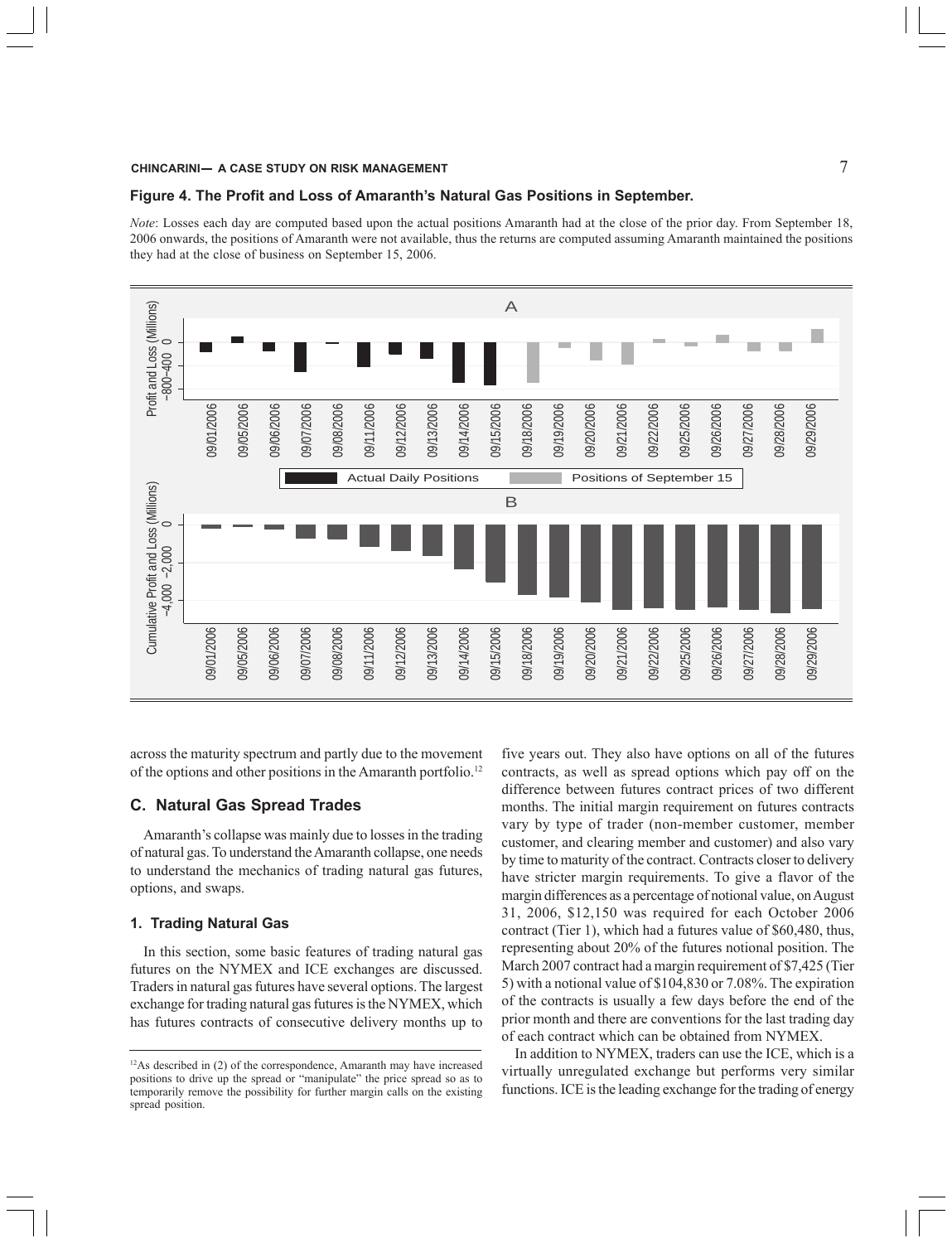commodity swaps in natural gas and electricity. "The ICE natural gas swap and the NYMEX natural gas futures contract perform the same economic functions. The ICE swap contract even provides that its final settlement price will equal the final settlement price of NYMEX futures contract for the same month, which means that the final price for the two financial instruments will always be identical." (Senate Report, p. 29) Traders also can use the ICE trading screen to enter into bilateral, non-cleared transactions rather than cleared transactions (i.e., Over-the-counter, OTC, transactions with other parties to buy or sell natural gas). One major difference between NYMEX and ICE is that ICE has "...no legal obligation to monitor trading, no legal obligation to prevent manipulation or price distortion, and no legal obligation to ensure that trading is fair and orderly..." (Senate Report, p. 41) due to its status as an electronic trading facility. In addition, the Commodity Futures Trading Commission (CFTC) has no authority or obligation to monitor trading on ICE.

#### **2. The Natural Gas Futures Spread Trade**

A popular type of trade in natural gas futures is to short one contract, while going long another contract. This type of trade has several attractive features. First, the trade as a whole will have less risk to the direction of natural gas futures prices - in a sense, "hedge-like" in nature. Second, by shorting one contract and being long another contract, an entity will reduce their overall net position and hence may allow for greater positions on the exchange without causing a trader to hit position limits.13 NYMEX's control system will investigate any position with a size greater than the position limit in that contract. However, if the entity is questioned by NYMEX about the position, an offsetting position in another contract may be an acceptable reason for NYMEX to allow the trade in excess of the position limit. Third, if the trade is done as a spread position, then the actual margin requirements from NYMEX are lower allowing greater leverage possibilities. Even if position limits are reached, by being short one contract and long another contract, the entity will have a better story of why they have such large positions (i.e. the position is naturally hedged) and may be allowed to engage in such positions on the exchange. Fourth, spread positions allow for more sophisticated hedge fund-like trades.

A simple example of a spread position may illustrate the point: Suppose on July 31, 2006 a trader wished to short one contract and go long another contract. Suppose the trader chose to short the March 2007 contract and go long the April 2007

#### 8 **JOURNAL OF APPLIED FINANCE SPRING/SUMMER 2008**

contract. The closing prices on July 31, 2006 for the March and April contract were \$11.461 and \$8.851 respectively. The notional value of this position would equal \$114,610 short and \$88,510 long.14 The position is "hedged" in the sense that if natural gas futures prices rise or fall, one position's loss will be partly offset by the other's gain. However, the position is focusing on a spread bet. That is, a bet that the March futures contracts will have a lower return than the April futures contracts. In the month of August 2006, this was actually the case. By August 31, 2006 the price for March and April 2007 futures contracts was \$10.483 and \$8.343 respectively. Thus, if the position were closed out on August 31, 2006 by buying March 2007 futures (covering the short position) and selling back (offsetting the long position) April 2007 futures, the net profit would have been \$4,700 on this simple spread position (See Supplemental Table 1 on the *JAF* website). The return of these positions will depend on the leverage employed. Notice that even though natural gas prices dropped, the spread position still made profits.

On July 31, 2006, these natural gas futures contracts represented the Tier 5 futures contracts on the NYMEX for margin calculation.<sup>15</sup> For a non-member customer, this would require an initial margin on each of the March and April contracts of \$7,425. Thus, for an initial capital outlay of \$14,850, the return on this investment would have been  $31.6\%$ 

 $(\frac{4,700}{14,850})$ . This is one of the advantages of leverage; big returns

for little initial capital outlay.

#### **3. The Natural Gas Spread Trade with Options**

The previous section discussed one way a natural gas futures trader can engage in a calendar spread trade using natural gas futures contracts on the NYMEX. In addition to this, a trader could use NYMEX natural gas options, which are options whose value depends on the underlying natural gas futures contract. There are both call and put options and they are available for selling or purchasing.16 Thus, the trader could also make a calendar spread trade using options.

In addition to straight call and put options, the NYMEX also has calendar spread options available for trading. These are options on the difference in price between two natural gas

<sup>13</sup>That is NYMEX looks not only at individual contract position limits to decide about a particular entity, they also consider net exposure limits. Thus, if a trader is long 10,000 contracts in one contract and short 10,000 contracts in another contract, the net position is 0. This makes the position more feasible with respect to NYMEX acceptability of such a position.

<sup>&</sup>lt;sup>14</sup>Each contract of natural gas is worth 10,000 MMBtu. Natural gas futures prices are quoted in terms of 1MMBtu. Thus, each contract in natural gas futures represents a notional value of 1×*P*×10, 000, where *P* represents the price of that natural gas futures contract.

<sup>&</sup>lt;sup>15</sup>For more details, see www.nymex.com for margin requirements. Tier 5 represents the 6th through the 16th nearby month. On July 31, 2006, March and April contracts were the 8th and 9th month respectively.

<sup>16</sup>Margin is required for short positions or writing options. However, for purchasing options, only the premium is required.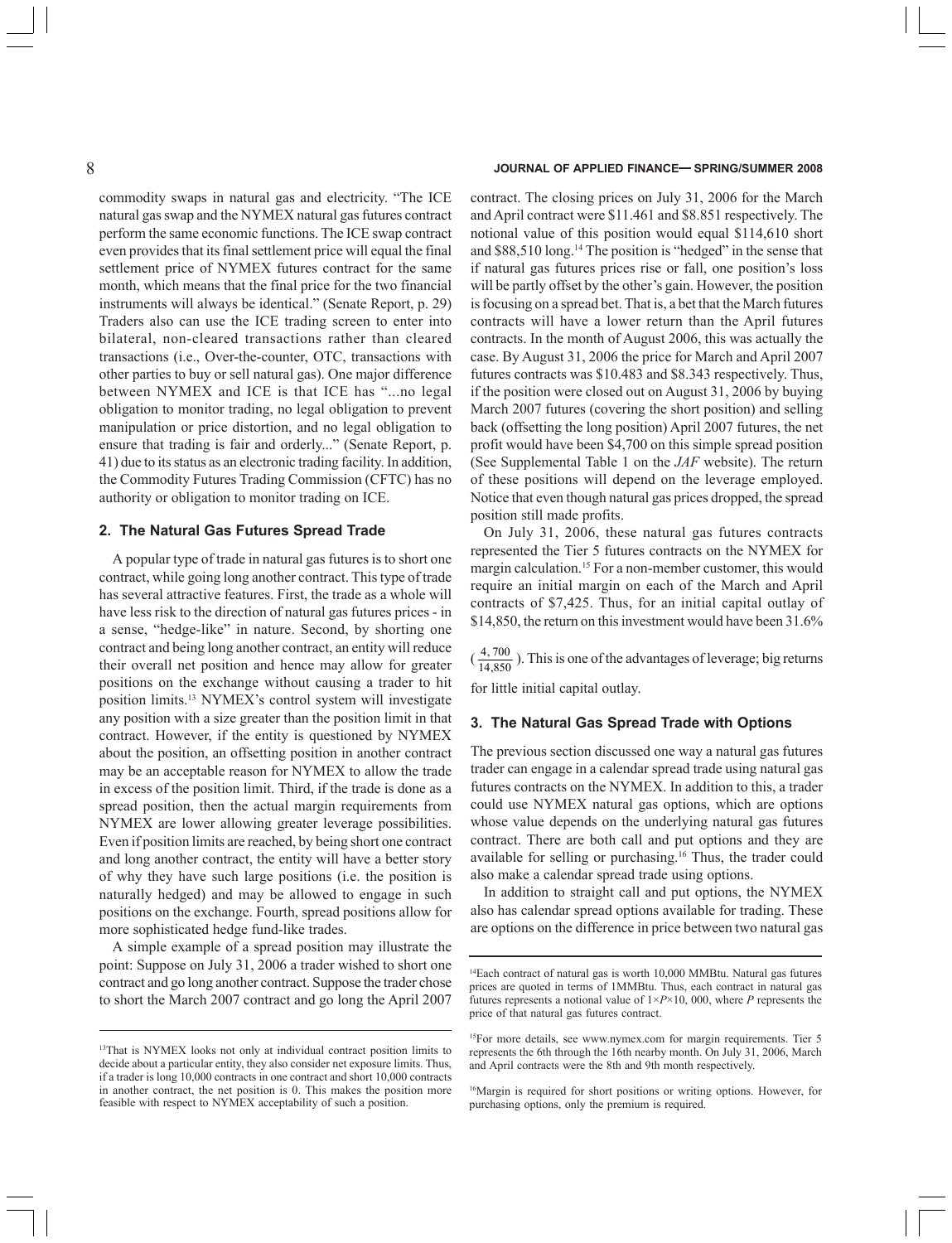# **CHINCARINI— A CASE STUDY ON RISK MANAGEMENT STATES AND A CASE STUDY ON RISK MANAGEMENT**

futures contracts of different months. For example, an IBK07 call option is a call option on the price differential between the May 2007 natural gas futures contract and the July 2007 natural gas futures contract.

#### **4. Natural Gas Swaps**

Finally, using the NYMEX Clearport trading platform, traders can transact in natural gas swaps and natural gas

penultimate swaps which are based upon the final price of the natural gas futures contracts, but are onefourth the size.

A trader could also do such a spread trade using the ICE. The ICE allows for trading of natural gas swaps that are based on the settlement prices of the NYMEX natural gas futures contracts.17 The ICE swaps are, for all practical purposes, identical in behavior and

**It is difficult to classify a large group of trades into one simplified strategy, but for the most part, the complex combination of instruments and spread trades could be summarized as a general bet that winter natural gas prices would rise, while nonwinter natural gas prices would increase to a lesser degree, referred to as the long winter, short non-winter spread trade.**

risk to the NYMEX natural gas futures contracts. For more details about these swaps, the reader is referred to the detailed version of this section on the JAF website.

All of the positions and types of trades we discussed in this and the preceding sections were employed by Amaranth. In fact, Amaranth's collapse was due to a large variety of these type of trades that they made on NYMEX and ICE in both futures, swaps, and options. In the next section, we focus on the Amaranth trades in detail.

# **III. Amaranth's Trading Strategy**

# **A. The Basic Strategy**

The Senate's Permanent Subcommittee on Investigations report (2007a) provided a detailed account of Amaranth's natural gas positions on a daily basis throughout 2006. Amaranth's positions in natural gas involved trades in various types of contracts, including futures, swaps, and options. Their trades also amounted to a collection of many spread trades whose return depended on the movement of natural gas futures price all the way out until 2011. It is difficult to classify a large group of trades into one simplified strategy, but for the most part, the complex combination of instruments and spread trades could be summarized as a general bet that winter natural gas prices would rise relative to non-winter natural gas prices, referred to as the long winter, short non-winter spread trade (Chincarini (2006, 2007a, 2007b)).

Amaranth's positions in natural gas consisted of a variety of actual instruments. The vast majority of positions were traded on the NYMEX and ICE. On the NYMEX, Amaranth held positions in outright natural gas futures contracts from

> October 2006 maturity to December 2011 maturity. Amaranth also had a significant amount of positions in call and put options on the underlying natural gas futures contracts with NYMEX. They also had natural gas swap contracts through the Clearport system of NYMEX. They had a combination of regular swaps and penultimate swaps, the latter which expire one day prior to the

former, but are otherwise identical.18 The rest of their positions consisted of natural gas swap contracts on ICE, some of which were electronically traded and cleared positions on ICE, while others were off-exchange contracts, but later cleared through ICE. Among the trades entered on ICE, some of the swap contracts were in individual contract months (e.g. October, 2006), while others were in calendar strips (e.g. November through March). Due to the difficulty of understanding Amaranth's positions when divided amongst so many types of securities, it is useful to convert all of the securities into the NYMEX futures equivalent value (NYMEX FEQ). For the swap contracts, this is quite easy to do, since the swaps are essentially the same as the NYMEX natural gas futures contract, but one-fourth the size. Thus, one swap contract is worth one-fourth of a NYMEX natural gas futures contract. The option contracts are more complicated, but can be translated by adjusting the position for the delta of the option.19 Once these conversions have been made, we can aggregate the entire Amaranth position in terms of NYMEX natural gas futures equivalents.20 Table I shows the positions of Amaranth

<sup>&</sup>lt;sup>17</sup>Although the ICE calls these instruments "swaps", they are similar to futures contracts.

<sup>&</sup>lt;sup>18</sup>These were created to allow traders access to an instrument that would expire one day before option expiration on natural gas futures contracts.

<sup>&</sup>lt;sup>19</sup>For more on this type of concept, one is referred to any options book or any book on value-at-risk. For example, see Hull (2006), Jorion (2006), or Dowd (1999).

<sup>&</sup>lt;sup>20</sup>The conversion of these positions was done by the NYMEX and the Senate Subcommittee.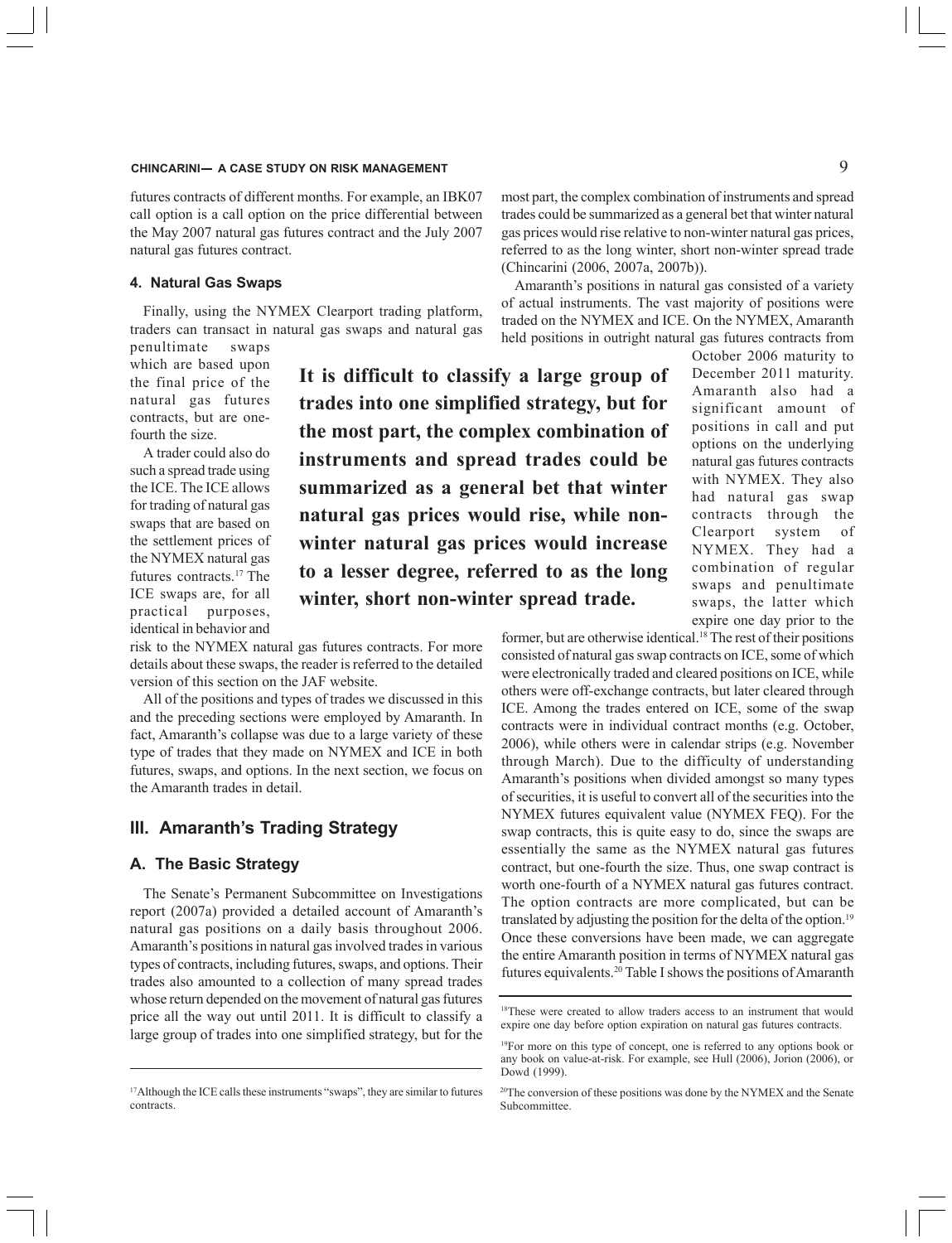#### **Table I: Natural Gas Positions of Amaranth on August 31, 2006**

*Note*: On the NYMEX, Amaranth held positions in outright natural gas futures contracts from October 2006 maturity to December 2011 maturity. Amaranth also had a significant amount of positions in call and put options on the underlying natural gas futures contracts with NYMEX. They also had natural gas swap contracts through the Clearport system of NYMEX. They had a combination of regular swaps and penultimate swaps, the latter which expire one day prior to the former, but are otherwise identical. The rest of their positions consisted of natural gas swap contracts on ICE, some of which were electronically traded and cleared positions on ICE, while others were off-exchange contracts, but later cleared through ICE. Among the trades entered on ICE, some of the swap contracts were in individual contract months (e.g. October, 2006), while others were in calendar strips (e.g. November through March). All of these different types of instruments were converted to NYMEX futures equivalent value (NYMEX FEQ).

| Contract |            | <b>NYMEX Contracts</b> |                |            |            | <b>Total</b>     |                  |          |
|----------|------------|------------------------|----------------|------------|------------|------------------|------------------|----------|
|          |            | <b>Futures</b>         | <b>Options</b> | Swaps (NN) | Swaps (NP) | <b>ICE Swaps</b> | ICE Off-Exchange |          |
| $Oct-06$ |            |                        |                |            |            |                  |                  |          |
|          | <b>FEO</b> | $-64711$               | 43523          | $-21703$   | $-5307$    | $-87625$         | 41381            | $-94441$ |
|          | Percent    | 24.49                  | 16.47          | 8.21       | 2.01       | 33.16            | 15.66            | 100      |
| $Nov-06$ |            |                        |                |            |            |                  |                  |          |
|          | <b>FEO</b> | $-336$                 | 6431           | 17451      | $-442$     | 85597            | -49453           | 59247    |
|          | Percent    | 0.21                   | 4.03           | 10.93      | 0.28       | 53.60            | 30.96            | 100      |
| $Dec-06$ |            |                        |                |            |            |                  |                  |          |
|          | <b>FEO</b> | $-7308$                | $-2430$        | $-8154$    | -449       | 28711            | $-38127$         | $-27757$ |
|          | Percent    | 8.58                   | 2.85           | 9.57       | 0.53       | 33.71            | 44.76            | 100      |
| Average  | Percent    | 28.40                  | 14.82          | 32.61      | 2.00       | 10.21            | 11.96            | 100      |

in the various instruments as NYMEX natural gas futures equivalents on August 31, 2006.

For example, on August 31, 2006, Amaranth had a net position of October 2006 NYMEX natural gas futures equivalent contracts of -94,441. That is, the combined position of NYMEX natural gas futures, options, and swaps and ICE swaps was equivalent to a short position in 94,441 NYMEX natural gas futures contracts. In fact, many of the outright positions on the October 2006 were short (i.e. 64,711 NYMEX natural gas futures contracts, 21,703 and 5,307 NYMEX swap contracts, and 87,625 ICE swaps), but some positions had a long exposure (i.e. 43,523 NYMEX options and 41,381 offexchange ICE swaps). For October, ICE swap contracts represented the largest component of the trade at 33.16% of the position.

For the entire period, looking at all contract months in which they had positions, the averages are shown in the last row of Table I. On average, 28.40% of the monthly exposures were through NYMEX natural gas futures contracts, 14.82% in NYMEX options, 34.61% in NYMEX swaps, 10.21% in ICE swaps, and the remaining 11.96% in ICE off-exchange swaps.

Amaranth's actual positions in natural gas future equivalents on August 31, 2006 are depicted in Figure 5 and Table II. This graph is identical to the graph produced in the appendix of the Senate Subcommittee's report. It contains the Amaranth positions on each contract month in NYMEX natural gas futures equivalents. Before the data on Amaranth's positions were publicly available, Chincarini (2006, 2007b) postulated that Amaranth's position was a long winter, short non-winter position. Although the figure seems to indicate this, it is worth examining the issue further.<sup>21</sup> For the purposes of this analysis, we follow Chincarini (2007a) and define winter contract months to be November, December, January, February, and March. All other months will be considered non-winter months.

Table III presents additional measures of the August 31, 2006 positions of Amaranth in natural gas. The total dollar value of natural gas futures positions by Amaranth in winter months equalled \$23,489,626,234. That is, the notional value of all winter contract months was almost \$23 billion across all exchanges and instruments. The total dollar value of nonwinter positions was -\$15.863 billion. This is consistent with a long winter, short non-winter position.

Another way to measure whether Amaranth's strategy was long winter and short non-winter is to find the percentage of winter months in which they had long positions versus short positions. Of all the contract months out until December, 2011, 35 of those months are non-winter months, while 27 are winter months. For winter months, Amaranth had a long position 63% of the time, while for non-winter months, Amaranth had a short position 69.44% of the time. This is again consistent with a long winter, short non-winter strategy. And within the winter months, they had an equivalent of \$28.812 billion long

<sup>21</sup>Although some winter months are actually shorted, the overall positions are smaller.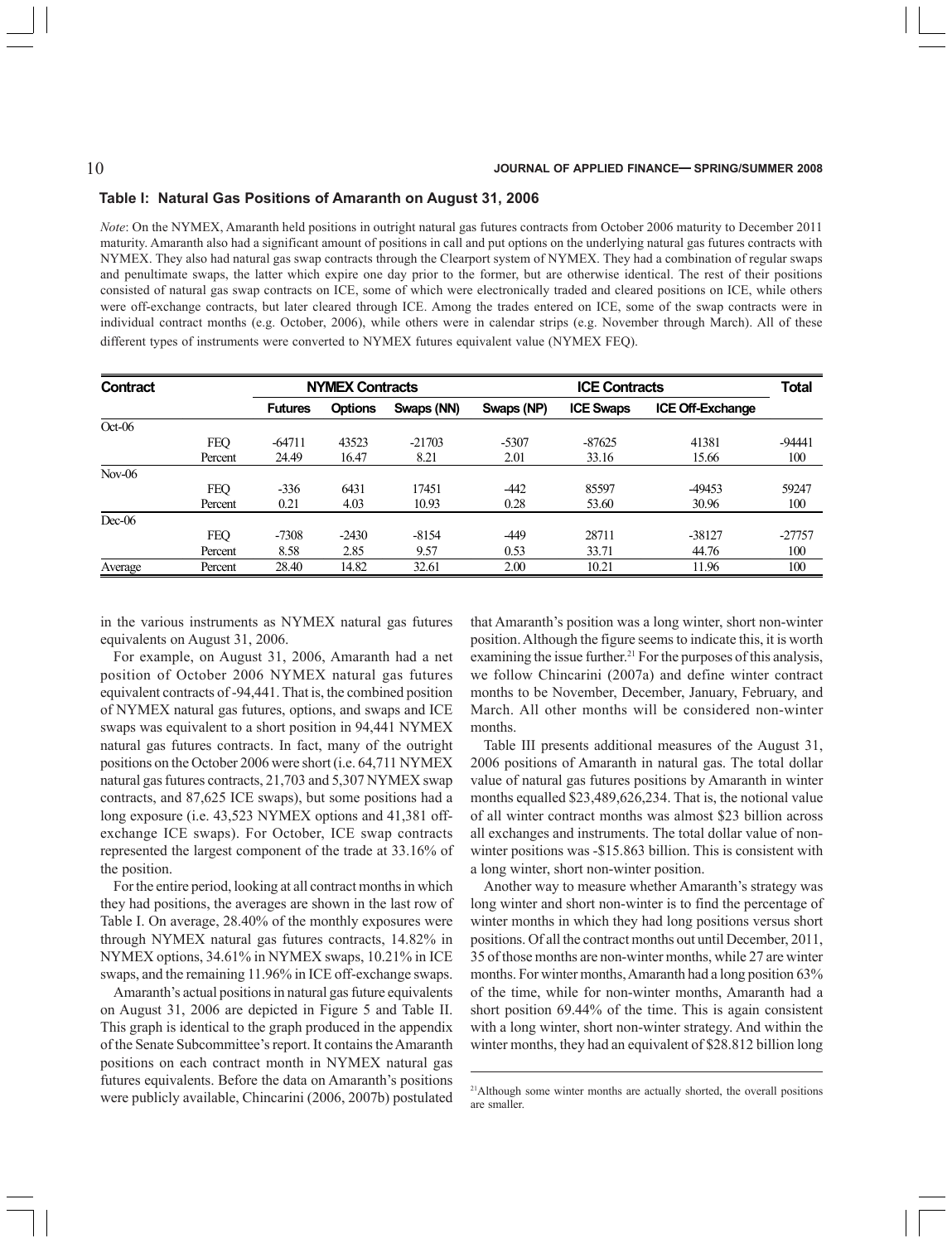

#### **Figure 5. Amaranth NYMEX FEQ Positions on August 31, 2006**

#### **Table II. NYMEX Futures Equivalent Values of Positions for Amaranth on August 31, 2006**

*Note*: NYMEX FEQ refers to NYMEX futures equivalent values of positions. Only the positions for contracts out to September 2007 are listed in this table. For a table of all of their positions in natural gas on August 31, 2006, see the expanded version of this table on the *JAF* website. Weight represents the weight of Amaranth's exposure in that particular contract as a percentage of the total absolute dollar volume of all contracts. That is, for each contract, the absolute value of Amaranth's positions are multiplied by the price for that contract on August 31, 2006 and 10,000. The percentage for each contract of each contract is the total dollar value of their position in that contract divided by the sum of the total dollar value of all of the contracts. The Dollar P/L represents the profit and loss of Amaranth in each position assuming no changes were made to the holdings. That is, it is simply Dollar P/L = NYMEX FEQ  $\times (P_{t+1} - P_t)$ , where  $P_t$  is the contracts price on August 31, 2006 and  $P_{t+1}$  is the contract's price on Septe

|                       |                  |        | <b>Percent of NYMEX</b> | Dollar P/L                                |
|-----------------------|------------------|--------|-------------------------|-------------------------------------------|
| <b>Contract Month</b> | <b>NYMEX FEQ</b> | Weight | <b>Open Interest</b>    | (August 31, 2006 -<br>September 21, 2006) |
| OCT.06                | $-94441$         | 0.1068 | $-80.8$                 | \$1,196,571,821                           |
| NOV.06                | 59247            | 0.0911 | 84.1                    | \$(1,313,512,297)                         |
| DEC.06                | $-27757$         | 0.0518 | $-54.3$                 | \$718,082,127                             |
| <b>JAN.07</b>         | 61825            | 0.1228 | 125.5                   | \$(1,698,345,675)                         |
| <b>FEB.07</b>         | $-7464$          | 0.0149 | $-24.1$                 | \$204,658,602                             |
| MAR.07                | 58365            | 0.1144 | 73.2                    | \$(1,597,458,370)                         |
| APR.07                | $-77527$         | 0.1209 | $-123.9$                | \$912,497,139                             |
| MAX.07                | $-140$           | 0.0002 | $-0.6$                  | \$1,491,906                               |
| <b>JUN.07</b>         | 869              | 0.0013 | 5.7                     | \$(9,226,529)                             |
| JUL.07                | $-1612$          | 0.0025 | $-13.9$                 | \$17,362,443                              |
| AUG.07                | 406              | 0.0006 | 3.1                     | \$(4,408,604)                             |
| SEP.07                | $-1128$          | 0.0018 | $-9.6$                  | \$12,318,357                              |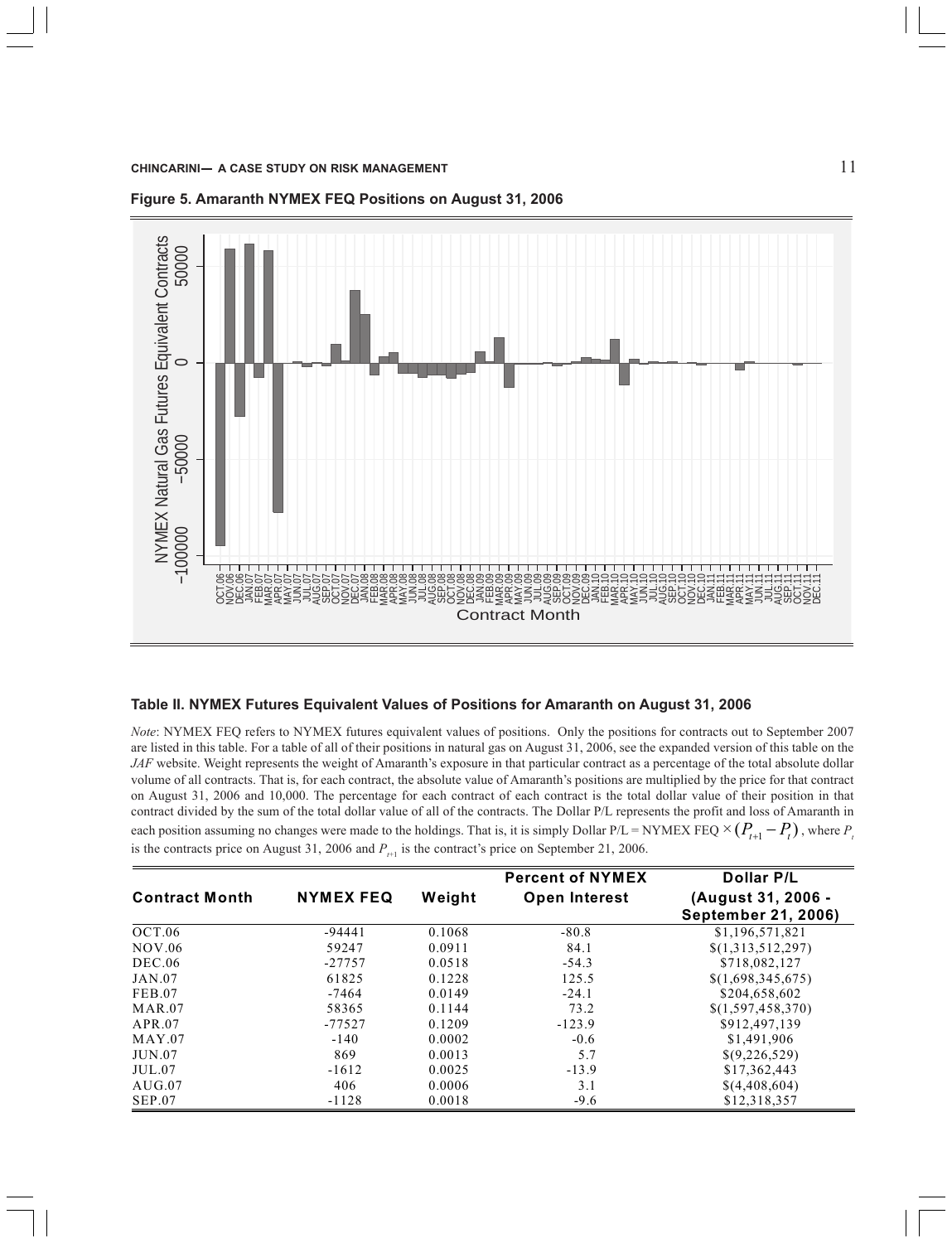#### **Table III: Amaranth Positions in Winter and Non-Winter Months**

*Note*: For this table, winter months are defined to be November, December, January, February, and March. Non-Winter months are all other months. For each day listed, Winter-Longs represented the total dollar value of the long positions in winter months, Winter-Shorts represent the total dollar value of the short positions in winter months, W. Total represents the sum of the two, Non-Winter-Longs represents total dollar value of the long positions in non-winter months, Non-Winter-Shorts represents the total dollar value of the short positions in non-winter months, and N.W. Total represents the sum of the two. Correct Sign (%) represents the number of Winter (Non-Winter) months in which the position is long (short) regardless of size.

|                             | <b>Total Dollar Value</b> |                                                         |                   |                      |                                       |                     |        | Correct Sign (%) |  |
|-----------------------------|---------------------------|---------------------------------------------------------|-------------------|----------------------|---------------------------------------|---------------------|--------|------------------|--|
| <b>Trade</b><br><b>Date</b> | Winter-<br>Longs          | <b>Winter-Shorts</b>                                    | W. Total<br>(Net) | Non-Winter-<br>Longs | Non-Winter-<br><b>Shorts</b>          | N.W. Total<br>(Net) | Winter | Non-<br>Winter   |  |
| $31$ -Jan-06                |                           | 4,258,305,934 (4,207,665,123)                           | 50,640,811        | 1,435,236,076        | (2,186,529,127)                       | (751, 293, 051)     | 64.29  | 50.00            |  |
| $28$ -Feb-06                |                           | 6,747,057,844 (2,581,042,631) 4,166,015,213             |                   | 1,107,062,004        | (4,459,247,449)                       | (3,352,185,445)     | 77.78  | 50.00            |  |
|                             |                           | 31-Mar-06 8,139,116,076 (1,823,491,062) 6,315,625,014   |                   | 1,414,829,338        | (5,252,719,674)                       | (3,837,890,336)     | 70.37  | 51.22            |  |
|                             |                           | 28-Apr-06 11,676,812,614 (3,236,275,580) 8,440,537,034  |                   | 1,927,180,168        | (6,202,124,031)                       | (4,274,943,863)     | 70.37  | 57.50            |  |
|                             |                           | 31-May-06 17,101,267,975 (4,524,524,915) 12,576,743,060 |                   | 2,782,321,098        | $(11,225,510,296)$ $(8,443,189,198)$  |                     | 70.37  | 48.72            |  |
| 30-Jun-06                   |                           | 20, 229, 114, 833 (5, 357, 498, 215) 14, 871, 616, 618  |                   | 3,222,527,838        | $(11,998,686,079)$ $(8,776,158,242)$  |                     | 66.67  | 47.37            |  |
| $31$ -Jul-06                |                           | 28,568,081,397 (2,432,009,020) 26,136,072,377           |                   | 1,198,034,025        | $(19,426,414,857)$ $(18,228,380,831)$ |                     | 62.96  | 56.76            |  |
|                             |                           | 31-Aug-06 28,812,493,335 (5,322,867,101) 23,489,626,234 |                   | 1,762,963,323        | $(17,626,398,609)$ $(15,863,435,286)$ |                     | 62.96  | 69.44            |  |

and \$5.322 billion equivalent short positions. For the nonwinter months, they had an equivalent \$17.626 billion of short positions and \$1.762 billion of long positions.

Thus, although not every winter contract was held long and not every non-winter month was held short, the Amaranth actual positions on August 31, 2006 seemed to be consistent with a long winter and short non-winter spread trade in natural gas using a combination of NYMEX futures, swaps, and options, as well as ICE natural gas swaps.

It's clear that on August 31, 2006, Amaranth was engaged in a natural gas futures position that was long winter and short non-winter. Next we examine whether or not they had a similar trade in prior months. In order to examine the general position of Amaranth, we look at their position three months prior to August 31, 2006. The NYMEX natural gas futures equivalents of Amaranth's natural gas positions on May 31, 2006 are depicted in the supplemental figure on the JAF website and Table III. The total absolute dollar value of winter month contracts was \$12.577 billion, while the non-winter months was \$8.443 billion. Of the winter month contracts, 48.7% were held long, while 70.4% of the non-winter months were held short. The total value of long positions in winter months was \$17.101 billion, while short positions were \$4.525 billion; for non-winter it was \$2.782 billion and \$11.226 billion respectively. Although not a perfectly consistent winter/nonwinter spread trade, the general position of the trade is long winter and short non-winter on May 31, 2006 as well.

The natural gas positions of Amaranth on other days during the summer are of a similar nature to those on May 31, 2006 and August 31, 2006 (see Table III). Thus, even months prior to August 31, 2006, Amaranth had engaged in a long winter, short non-winter spread trade in natural gas.

#### **B. The Rationale for the Strategy**

 In the previous section, we concluded that Amaranth's primary trading strategy consisted of a spread trade that was primarily long winter natural gas contract months and short non-winter natural gas contract months. Chincarini (2007a, 2007b) noted that such a spread trade had performed well on average since 1990. That is, a long winter, short non-winter spread trade in proportion to the open interest on NYMEX tended to do very well in September. It is not clear whether the Amaranth natural gas traders actually backtested the strategy or whether they used experience combined with their own trader instinct.<sup>22</sup> If one backtests the Amaranth strategy of August 31, 2006 on past years, one finds that the strategy produced a significantly positive average return of 0.74% per month or 8.96% on an annualized basis with relatively small losses in down years (See Figure 6).

One might naturally ask if there is some potential reason explaining this historical pattern. More specifically, one might ask if there is a justifiable reason for a trade that is long winter and short non-winter to earn an excess return. Natural gas is one of the main sources of energy for the United States, fueling

<sup>&</sup>lt;sup>22</sup> Backtesting a strategy refers to the process of testing a trading strategy on prior time periods. In other words, a trader can do a simulation of his or her trading strategy on relevant past data in order to gauge the effectiveness.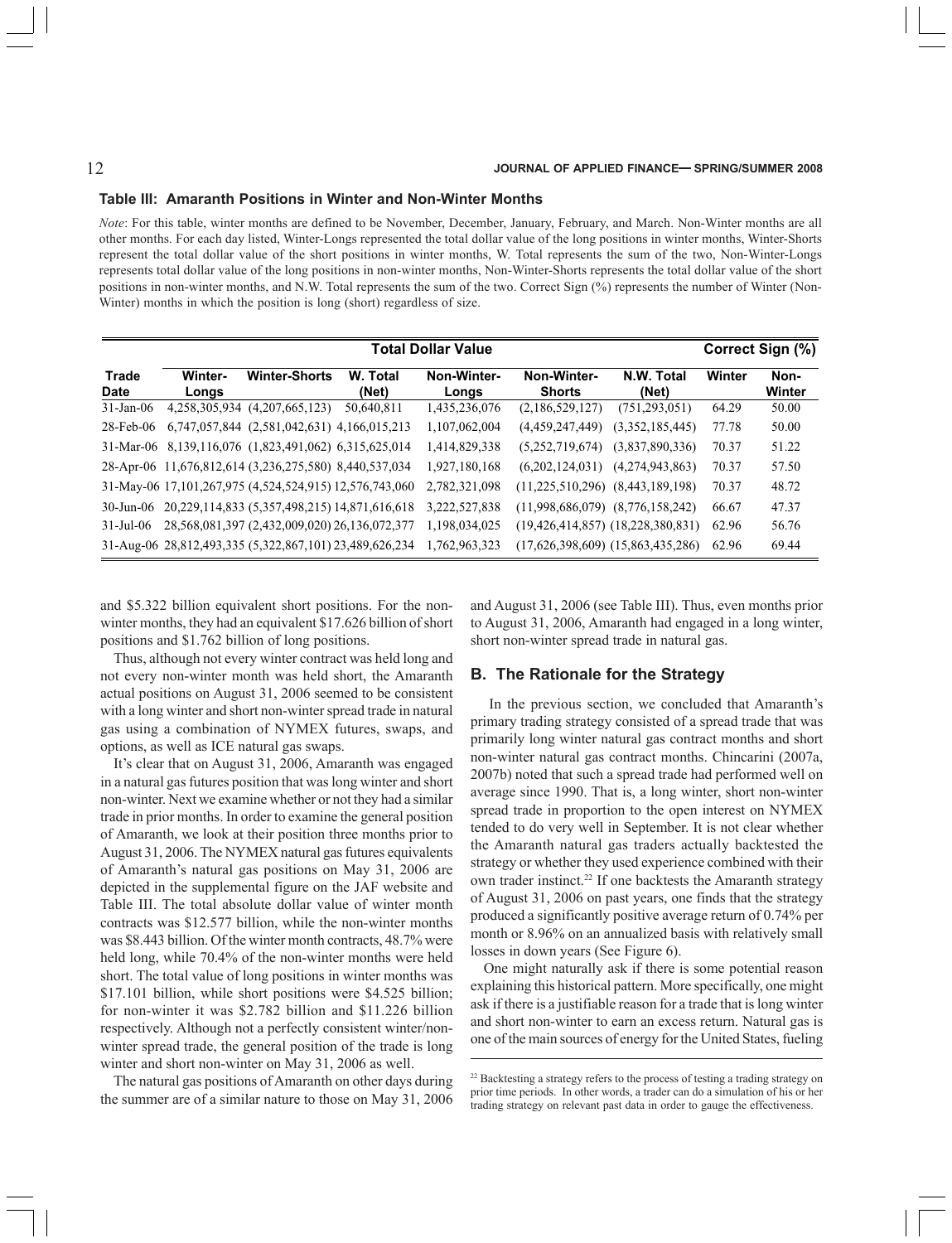

**Figure 6. Historical September Returns (1990-2006) from Positions Similar to Amaranth's Position on August 31, 2006**

nearly one-quarter of the nation's energy consumption. Natural gas is used by individual households, small businesses, and large industries. The total domestic demand for natural gas is highly seasonal, this is mainly because natural gas is the primary heating fuel for homes in the winter months.<sup>23</sup> "During summer months, when supply exceeds demand, natural gas prices fall, and the excess supply is placed into underground storage reservoirs. During the winter, when demand for natural gas exceeds production and prices increase, natural gas is removed from underground storage." (Senate Report, p. 17). In many commodity markets, the storage costs of a commodity are priced into futures contracts. Theoretically, the price of a futures contract is given as  $F_t = S_t e^{(c+r)(T-t)}$ , where *S* is the spot price of the commodity, *c* is the continuously compounded storage costs of the commodity, *r* is the opportunity cost of money or the interest rate, and  $T - t$  is the time until the futures contract matures.

Thus, a storage operator might use natural gas futures to *hedge* his or her exposure. That is, by selling natural gas winter contracts and buying non-winter months, the storage operator will lock-in his or her profit for storage, which in a perfectly competitive market should cover interest and storage costs.24

On the other side of this trade would be the *speculator* who buys winter contracts and shorts non-winter contracts providing liquidity to the natural hedgers. In exchange for taking on this risk, the speculator should receive compensation on average. This might explain the positive average return to this strategy over time. Thus, the excess returns from a long winter, short non-winter trade in September might be a compensation to speculators for supplying liquidity to natural hedgers, which consist of storage operators and natural gas producers.25

A quantitative type of trader would have probably backtested the winter-summer spread strategy and found that it produced significant excess returns historically and might have used this as a basis to make such a trade going forward. However, it is difficult to determine if Amaranth's traders had based their strategy on a similar motivation. It is somewhat reassuring to find that the Amaranth strategy generated positive average returns historically. However, in my opinion, the traders were not relying on statistical techniques, but rather were using their instincts and experience in natural gas futures which was conditioned by this historical pattern. Their view was also influenced by their beliefs about the demand and supply of natural gas in 2006. Interviews with Amaranth traders revealed that they believed that winter natural gas prices would rise

<sup>23</sup>A 2001 EIA survey found that 54% of all U.S. household use natural gas as the main heating fuel (Source: Senate Report).

<sup>&</sup>lt;sup>24</sup> Even though this is an overly simplistic description of the real behavior of storage operators, it may help explain some of the reasons why a speculator might choose this side of the trade. Natural gas producers might accentuate the need for speculators as they might continuously short natural gas as a hedge which might require more liquidity for winter contracts.

<sup>&</sup>lt;sup>25</sup>The forward curve for natural gas futures looks like a sine wave with natural gas futures prices high in winter months and low in non-winter months. Another reason is that there is lower demand for natural gas in summer months and higher demand in winter months.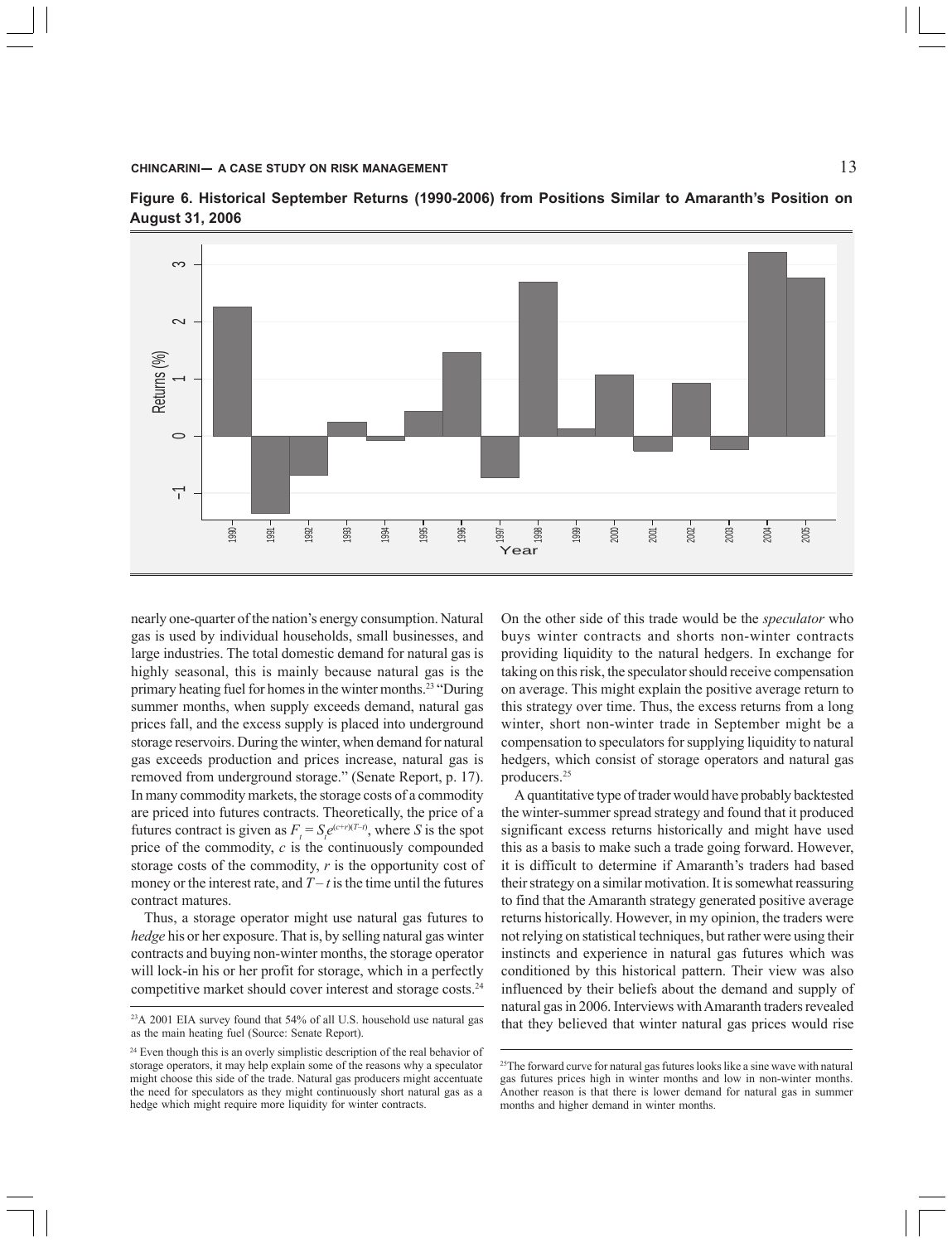# throughout 2006. They believed that with increasing domestic demand for natural gas, they expected supply shortages, delivery bottlenecks, and weather-related disruptions to develop during the winter and boost prices. From early 2006, they believed that the fundamentals of supply and demand justified much higher spreads between the natural gas winter and summer prices (Senate Report, p. 56).

In addition to this, a lot of their trading around the main position seemed to be driven by typical trader instinct, sentiment, and weather conditions, rather than some welldesigned trading strategy. Many of the instant message and email conversations between Brian Hunter and other traders seemed to reveal this.<sup>26</sup> For example, in one email, an Amaranth employee writes to Brian Hunter:

*I think you should sell 15,000 red March April and buy 15,000 (or more) front Mar/Apr. My rationale is not that you should short the reds, just that you're moving risk...not increasing it. Leveraging it to the part of the curve that is undervalued and lightening up on the one that is perhaps fair value.27*—Amaranth Employee, Email to Brian Hunter, July 28, 2007 (Source: Senate Subcommittee, Exhibit #9)

### **IV. The Risks of Amaranth's Strategies**

As was described in Section II.D, Amaranth had an apparently sophisticated risk management operation with 12 dedicated risk managers supporting each desk, including a Chief Risk Officer. They used daily VaR and stress reports, so one might naturally ask how they did not foresee the risks they were taking on August 31, 2006. In fact, the CEO of Amaranth stated in a conference call to investors that:

*Although the size of our natural gas positions was large, we believed, based on input from both our trading desk and the stress-testing performed by our energy risk team that the amount of risk capital ascribed to the natural gas portfolio was sufficient. In September 2006, a series of unusual and unpredictable events caused the Funds' natural gas positions (including spreads) to incur dramatic losses while the market provided no economically viable measure of exiting these positions.*—Nick Maounis, Conference Call to Investors, September 22, 2007

### 14 **JOURNAL OF APPLIED FINANCE SPRING/SUMMER 2008**

It could be that historical measures of natural gas volatility were insufficient to identify the types of events that occurred in September, 2006, or it could be that Amaranth simply ignored the warning signs from risk measurement systems. Or, it might be that market risk was not the principal risk of the positions, but it was rather liquidity risk. In this section, we take the actual Amaranth positions in natural gas and attempt to construct both market risk and liquidity risk measures using only data up to August 31, 2006 to examine whether or not the risks of the Amaranth portfolio could have been obtained from basic risk measurement tools. In particular, we examine three sources of risk for Amaranth: market risk, liquidity risk, and funding risk. Market risk is the risk that occurs from the volatility of investment returns. Liquidity risk measures the degree of difficulty in exiting a given trading position. Funding risk measures the extent to which they were able to meet margin calls on their natural gas positions.

### **A. Market Risk**

In order to evaluate Amaranth's market risk on August 31, 2006, simple historical VaR (value-at-risk) measures are constructed for their actual positions. We consider three ways to measure this VaR. The first method is computed by recreating the August 31, 2006 natural gas exposures of Amaranth in other years from 1990-2005 (See Table II). Table II shows the weight of Amaranth's exposure to each contract month of natural gas futures. This weight is computed by taking the absolute value of the notional value of each contract and dividing it by the sum of the absolute notional value of all other contracts. For example, for the October contract month, this was equal to 10.68%. For prior years, the weight scheme was kept similar. That is, in each prior year, the weight of the October current year contract was kept at 10.68%. The corresponding returns of these positions were computed in every year from the last trading day in August to the last trading day in September. These 16 years of September returns were then used to calculate a sample average and standard deviation of the strategy in September to be used to estimate a VaR for the strategy in September.<sup>28</sup>

<sup>26</sup>These documents were obtained by subpoena from the Senate Subcommittee and used in the public presentation of the Amaranth case. In particular, they were taken from Exhibit #9 of the Senate Subcommittee Investigation documents.

<sup>&</sup>lt;sup>27</sup> In natural gas trading, colors are used to distinguish between contracts of different years. "Front" refers to the contract month closest to the current date. For instance, on July 28, 2007, the "front March" contract would be the March 2008 contract. "Red" refers to the next contract year. Thus, in this case, "red March" contract would refer to the March 2009 contract. "Blue" is also used to denote the contract 2 years out. Thus, if someone referred to the "blue March" contract on this date, it would refer to the March 2010 contract. These colors help traders communicate more easily.

<sup>&</sup>lt;sup>28</sup>The return calculation for the strategy is given by  $r_i = \sum_{i=1}^{N} w_{i,i-1} r_{i,i} \phi_{i,i-1}$ , where  $w_{i,j}$  is the weight of contract *i* on the last trading day of August in any given year,  $r_{i,t}$  is the return of natural gas futures contract *i* from the last trading day in August to the last trading day in September in any given year, and  $\phi$ <sub>i</sub> is an indicator variable that equals 1 if Amaranth was long in that particular futures contract and equals -1 if Amaranth was short that particular contract month, and *N* represents the total number of contract months (e.g. 63 from October 2006 to December 2011). In some years, especially in the early 1990s, there were not as many natural gas futures positions and thus the weights were renormalized so as to be relatively the same between any two contracts. For example, on August 31, 1990 there were only 12 contracts from October 1990 to September 1991. Thus, the weight for October 1990 was -0.1697 and the weight for November 1990 was 0.14483. The relative weight was still -1.172 as in other years.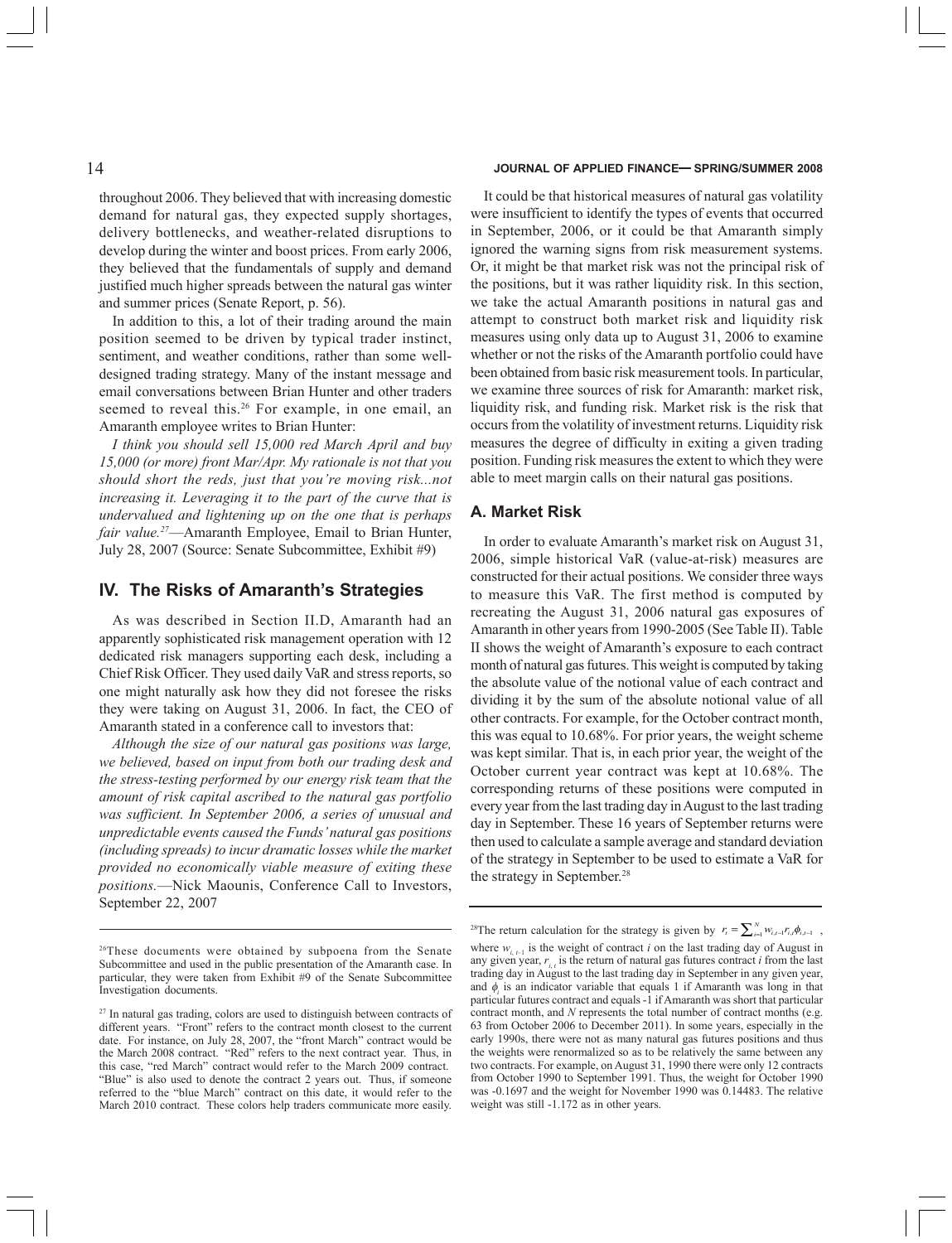The VaR was computed as

$$
VaR_t = V_t(\mu - k(\alpha)\sigma) \tag{1}
$$

where  $\mu$  represents the average historical return of the strategy in September,  $\sigma$  represents the standard deviation of the historical September returns,  $V<sub>t</sub>$  represents the notional value of the portfolio positions, and  $k(\alpha)$  represents the critical value from the normal distribution for a confidence level  $(1 - \alpha)$ [i.e.  $k(0.025) = 1.96$  for a 97.5% confidence interval].

The second method is a modification of the first method to account for non-normally distributed returns. It is the Cornish-Fischer expansion VaR ((Cornish and Fisher (1937), Ord and Stuart (1994), and Favre and Galeano (2002)). This method adjusts the VaR calculation taking into account the skewness and kurtosis of the distribution of returns.29

The third method is to measure the most recent volatility in natural gas futures over the three months prior to August 31, 2006. Ideally, one would like to recreate the same type of positions in the past as what Amaranth had on August 31, 2006, but there is no obvious way to do this, since a whole host of different contract months are introduced. Instead, the actual positions of Amaranth from May 31, 2006 to August 31, 2006 are used and the daily returns calculated. The VaR for September on August 31, 2006 is then computed as follows:

$$
VaR_t = V_t(\mu_d T - k(\alpha)\sigma_d \sqrt{T})
$$
\n(2)

where  $\mu_d$  represents the daily return of the strategy over the past three months,  $\sigma_d$  represents the standard deviation of daily returns over the last three months, and *T* represents the number of trading days that Amaranth used for VaR (i.e. 20 days). The confidence levels were chosen to conform closely with the risk reports that Amaranth produced internally on a daily basis (see Section II).

Table IV shows the potential VaR from the spread positions and different confidence intervals. Suppose we take the 99% confidence interval for use with our Method 1 VaR calculation at the end of August 2006. A notional position in the spread trade of \$10.228 billion would give us a VaR calculation of \$254.95 million.<sup>30</sup> The actual leveraged position of Amaranth had an estimated VaR of \$1.33 billion. This is a sizeable amount of VaR, however it is not the actual amount they lost in September. The actual amount they lost from August 31, 2006 to September 21, 2006 *had the positions been held constant* was around \$3.295 billion which is listed under the column "Actual" in the table.

Prior to that year, the worst lost in September of any year

with the same sized position since the opening of natural gas trading in 1990 would have been -\$719.7 million. The average return of the spread position over the prior 16 years was 0.7466% with a sample standard deviation of 1.3902 in September. Thus, if Amaranth used a simple risk measurement system as used here, they would have been chasing an average return of \$399.6 million (0.7466)×(\$53,524,979,536) with a potential 99.95% VaR of -\$2.048 billion.

Thus, they were chasing a 4.13% return in September for a "worst-case" scenario of a loss of 21.2%.<sup>31</sup> This is, in itself, quite risky, but perhaps part of their philosophy. It should also be noted by looking at Figure 3 that the historical returns of such a spread trade seemed to look favorable. The strategy provided mainly positive returns with a positively skewed distribution. The largest negative return of the trade was 1.34% in 1991 on an unlevered basis.

The other methods show similar results. The Cornish-Fisher VaR is actually smaller reflecting the negative kurtosis of the sample distribution and very slight skewness.<sup>32</sup> The VaR based upon the last three months of Amaranth positions reflected a lower VaR than the historical calculation, but basically near the same magnitude.

It is clear from this exercise, the losses of September were not entirely explained by VaR calculations. The further losses may have come from another source of risk which they failed to manage as well: liquidity risk.

# **B. Liquidity Risk**

Liquidity is defined as the ability to sell a quantity of a security without adversely changing the price in response to your orders. Models for liquidity risk are not as common place as models for market risk. One simple precautionary measure that practitioners use to control liquidity risk is to measure the size of their trades versus the average daily trading volume of a security. A rule-of-thumb is to not own positions greater than 1/10 to 1/3 of the average daily trading volume over some specified time interval, for example, the last 30-days of trading.

Figure 7 shows Amaranth's August 31 positions as multiples of the trailing 30-day average daily trading volume in each contract for the spread position. For example, Amaranth's exposure in terms of NYMEX natural gas futures equivalents in July 2008 futures contracts represented 253 days of the average daily trading volume. Even though many of the Amaranth positions were not with NYMEX, and instead with ICE, these positions were extremely large relative to the average daily trading volume of the largest natural gas futures

<sup>29</sup>The actual calculation of the Cornish-Fisher VaR is contained in the detailed version of this section on the JAF website.

<sup>30</sup>This net asset value differs from that in Chincarini (2007b) due to a typo in the earlier paper.

<sup>&</sup>lt;sup>31</sup>This downside percentage is for the 99.99% confidence level VaR. It would be much less for the 99% VaR at -13.8%.

<sup>&</sup>lt;sup>32</sup>It should be noted that the Cornish-Fisher VaR critical values began to decrease when the critical values where extended to a 99.99% confidence interval.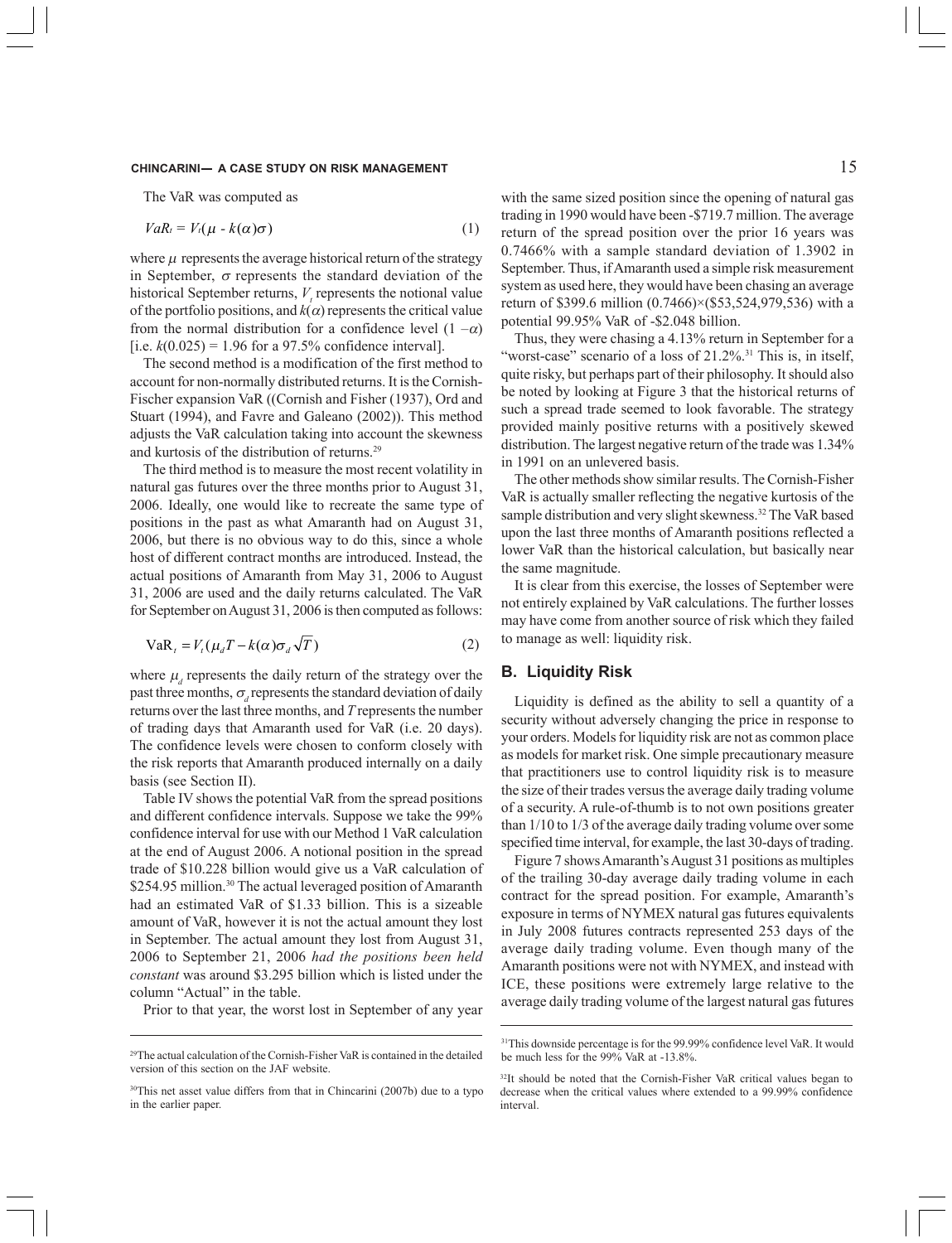### **Table IV: Measures of VaR of Amaranth's Natural Gas Position on August 31, 2006**

*Note*: *a* Actual losses represent the losses had Amaranth maintained the positions of August 31, 2006 through the end of trading on September 21, 2006. <sup>*b*</sup> No leverage computes the VaR based on an investment in natural gas futures equal to the value of the total assets under management by Amaranth on August 31, 2006 of \$10.228B. The Leverage row represents the VaR with Amaranth's actual leverage of 5.23 on August 31, 2006. For Methods 1 and 2, the numbers for each confidence level in the table represent the VaR estimates in millions of dollars using the historical mean and volatility of the winter / non-winter spread trade of 0.7466% and 1.3902% respectively. For Method 3, the VaR estimates are based on the daily mean and standard deviation of Amaranth's natural gas positions for the prior three months. These daily values were 0.0172% and 0.2435% respectively. The "Worst" column represents the losses of the respective size fund if one uses the worst historical September loss of the spread trade using NYMEX data from 1990-2005. The "Actual" column represents the actual loss that occurred for Amaranth from August 31, 2006 to September 21, 2006 assuming no changes were made to the positions held on August 31, 2006.

|                                  |                      | <b>Confidence Interval</b> |            |            |           |                     |
|----------------------------------|----------------------|----------------------------|------------|------------|-----------|---------------------|
|                                  | <b>Position Size</b> | 68%                        | 99%        | 99.95%     | Worst     | Actual <sup>"</sup> |
| Method 1 (VaR)                   |                      |                            |            |            |           |                     |
| No Leverage <sup><i>n</i></sup>  | \$10.228B            | $-65.83$                   | $-254.95$  | $-391.53$  | $-137.53$ | $-629.97$           |
| Leverage                         | \$53.523B            | $-344.50$                  | $-1334.18$ | $-2048.92$ | $-719.71$ | $-3295.50$          |
| Method 2 (Cornish-Fisher VaR)    |                      |                            |            |            |           |                     |
| No Leverage                      | \$10.228B            | $-126.44$                  | $-246.31$  | $-225.14$  | $-137.53$ | $-629.97$           |
| Leverage                         | \$53.523B            | $-661.67$                  | $-1288.97$ | $-1178.16$ | $-719.71$ | $-3295.50$          |
| Method 3 (Recent Historical VaR) |                      |                            |            |            |           |                     |
| No Leverage                      | \$10.228B            | $-76.27$                   | $-224.43$  | $-331.42$  | $-137.53$ | $-629.97$           |
| Leverage                         | \$53.523B            | $-399.12$                  | $-1174.44$ | $-1734.37$ | $-719.71$ | $-3295.50$          |



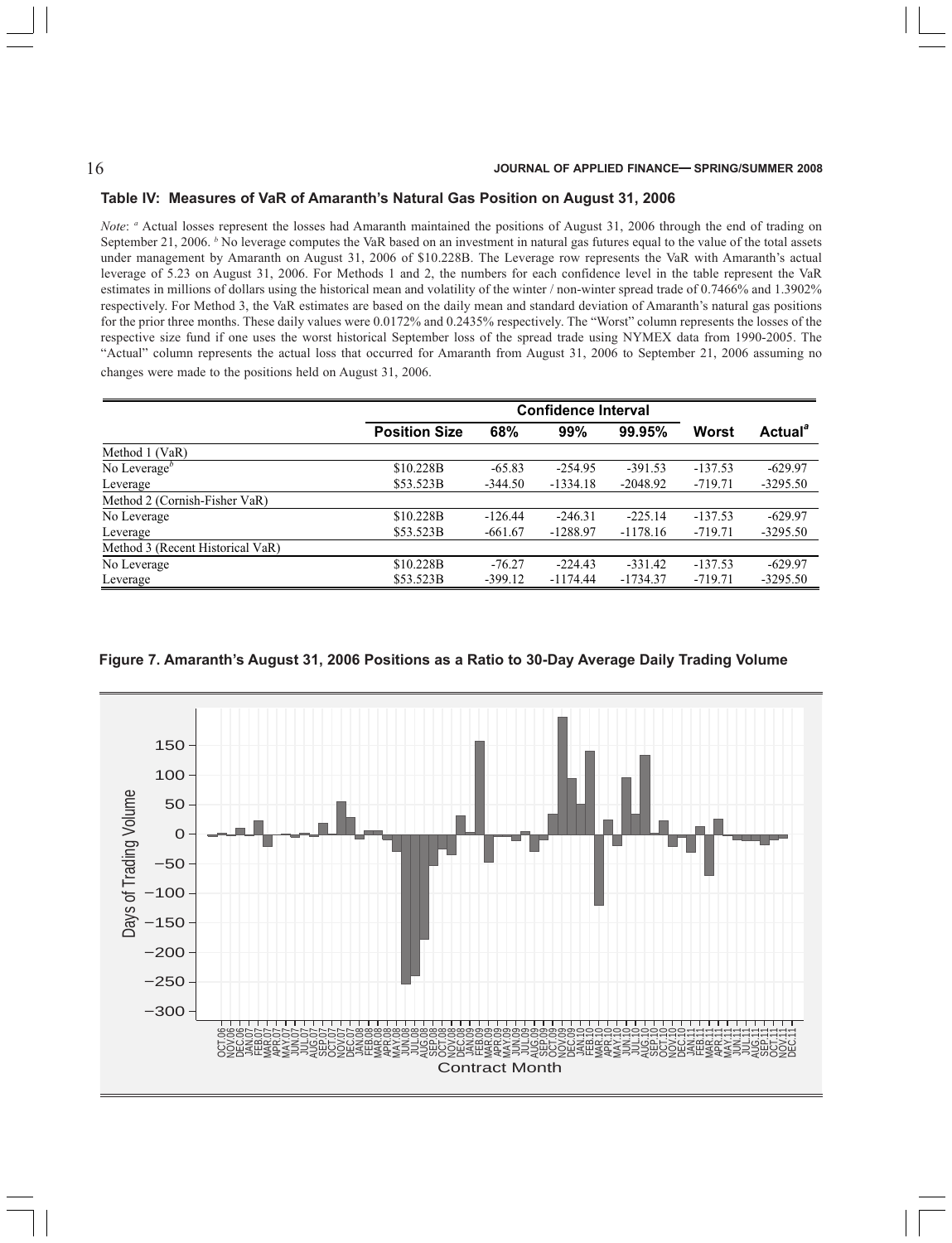exchange. In some cases, the positions are hundreds of times the 30-day average daily trading volume. It is quite clear that Amaranth was taking immense risk with respect to liquidity.

Another way of depicting Amaranth's natural gas positions is to compare them to the open interest of NYMEX natural gas futures contracts (abbreviated as NYMEX NGFOI). Figure 8 compares the actual Amaranth positions to the open interest of NYMEX natural gas futures. Figure 8A shows all the Amaranth positions (including ICE positions as well) as a percentage of the NYMEX NGFOI. In many contract months, this is greater than  $100\%$ .<sup>33</sup> Figure 8B shows only the positions on NYMEX as a percentage of NYMEX NGFOI. It is still very high and, in some contracts, greater than 100% as well. Figure 8C shows only Amaranth's position in NYMEX natural gas futures as a percentage of NYMEX NGFOI. Even by this very direct measure of Amaranth's positions on the NYMEX exchange, their positions were excessive representing more than 50% of the open interest in many contracts and almost 100% in some contracts. In some contracts, Amaranth had positions of nearly 100,000 contracts, which represents roughly 1 trillion cubic feet of natural gas, 23% of the amount of natural gas consumed by residential users in 2006, and 5% of the total amount of natural gas consumed in the United States in 2006 (Senate Report, p. 64).

Thus, while market risk measures such as VaR indicate that Amaranth may have had a VaR of about -\$2.048 billion, their liquidity risk was also very high. Thus, Amaranth was certainly being imprudent with respect to its natural gas futures positions in terms of the size versus the market size. This may have resulted in the extra \$1.247 billion losses not accounted for by simple VaR measures.<sup>34</sup>

In addition to these measures showing Amaranth's excessive positions in natural gas, Amaranth was continuously reprimanded by NYMEX for violating trading standards and position limits on NYMEX. The Senate Subcommittee report discusses these violations in detail (See Senate Report, pp. 90-99). On April 26, 2006 for example, Amaranth violated trading rules on the May 2006 futures contract resulting in a letter from NYMEX and a CFTC investigation. In addition to this, Amaranth exceeded NYMEX position limits virtually every month in 2006 triggering reviews of Amaranth's positions.

Of particular note was an August 8, 2006 complaint by NYMEX officials that Amaranth's position in the September 2006 contract (near-month contract) was too high at 44% of the open interest on NYMEX. Figure 9 shows that Amaranth reduced this short position by the day's close by 5,379 contracts (see the change in NYMEX contracts from the close of August 7 to the close of August 8), but they also increased their similar exposure short position on ICE by 7,778 contracts. Thus, ironically, the request by NYMEX to reduce Amaranth's positions led Amaranth to actually increase their overall September 2006 position. At the same time, they also increased their exposure to the October 2006 contract; a contract that is a close substitute to the September 2006 contract. In particular, they had increased their October 2006 position in NYMEX natural gas futures by 7,655 contracts and their equivalent position on ICE October 2006 contracts by 4,984.

On August 9, 2006 the NYMEX called Amaranth with continued concern about the September 2006 contract and warned that October 2006 was large as well and they should not simply reduce the September exposure by shifting contracts to the October contract. In fact, by the close of business that day, Amaranth increased their October 2006 position by 17,560 contacts and their ICE positions by 105.75. For September 2006, Amaranth did follow NYMEX instructions by reducing NYMEX natural gas positions by a further 24,310, but increased September ICE positions by 4,155.

On August 10, 2006 another call from NYMEX urged Amaranth to reduce the October 2006 position since it represented 63.47% of the NYMEX open interest. In response to this call, Amaranth reduced the October 2006 position by 9,216 contracts, but increased their similar October 2006 ICE position by 18,804 contracts.

By the end of this three-day session of calls from the NYMEX warning Amaranth of its position size in September and October contracts, Amaranth had actually increased their overall positions from August 7, 2007 to August 11, 2006 in those two contracts by 16,484 (a decrease in September 2006 positions by 23,143 and an increase in October positions by 39,627).

The Senate Report highlighted that one of the problems with the current system is that electronic exchanges like ICE are not regulated. Thus, Amaranth was able to shift their exposure and actually increase it by using ICE without the CFTC or any other regulatory body aware of the increasing risk they were taking. In fact, in an instant message conversation on April 25, 2006, Brian Hunter wrote about ICE that "...one thing that's nice is there are no expiration limits like NYMEX clearing." (Senate Report, p. 98).

<sup>&</sup>lt;sup>33</sup>The reason that the percentage of Amaranth positions is greater than 100% is twofold. Firstly, included in this calculation are Amaranth positions on ICE, which thus is additional contracts to what NYMEX has. Secondly, the measure of Amaranth's positions included options, swaps, and other instruments that are not strictly NYMEX natural gas futures contracts, but are natural gas futures equivalents as computed by the Senate Subcommittee and NYMEX. Thus, only in Figure 4C should percentages not be greater than 100%. In Figure 4C, only Amaranth NYMEX natural gas futures positions are compared to NYMEX natural gas futures open interest.

<sup>&</sup>lt;sup>34</sup>Here we are speaking about the total losses of \$3.296 billion that would have resulted had they held their August 31, 2006 positions until September 21, 2006. The actual Amaranth natural gas losses were even higher at \$4.071 billion, while the total change in net asset value to the main funds was \$4.942 billion. These discrepancies are discussed in more detail in Section II.2.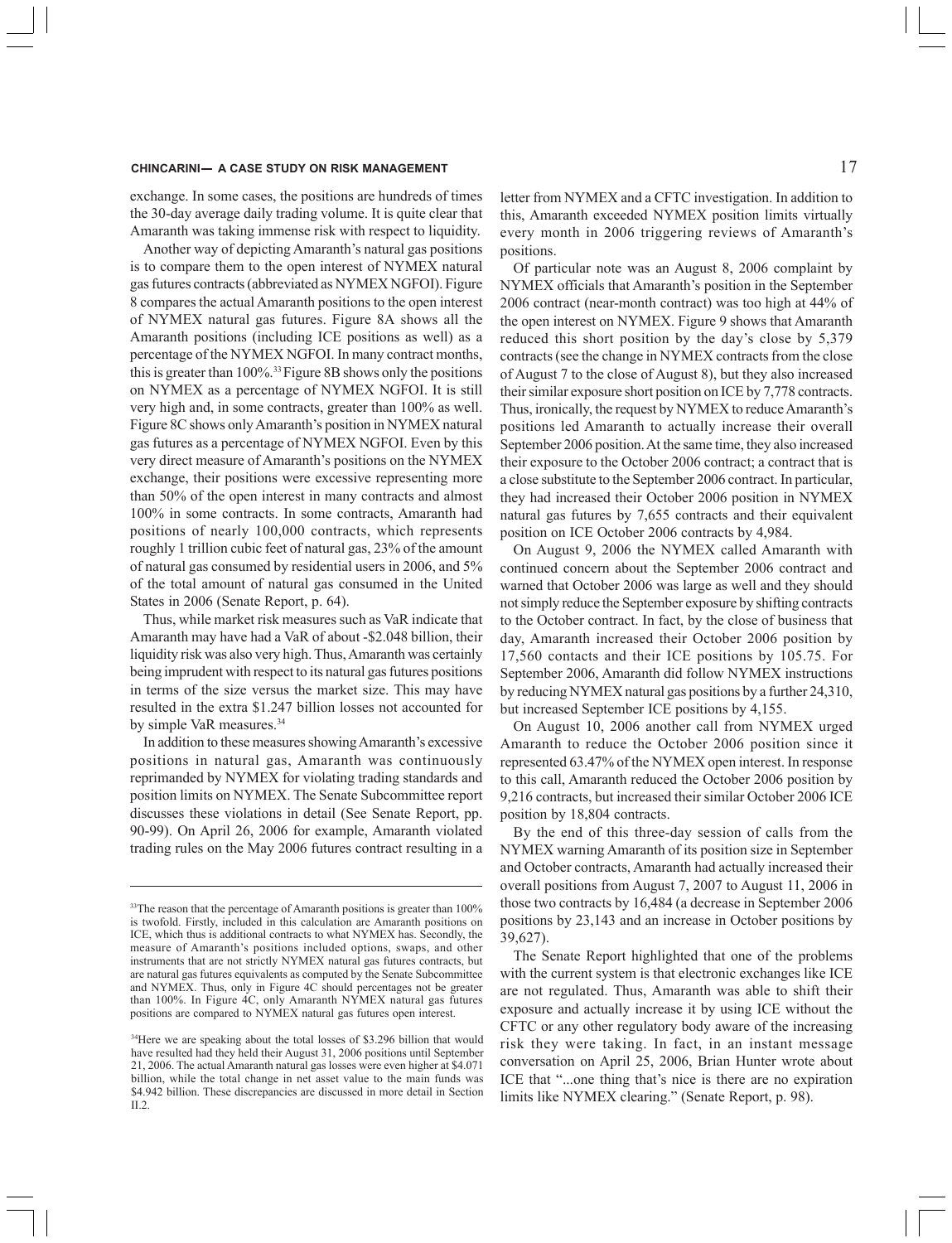Percent of NYMEX OI A Percent of NYMEX OI 200<br>150<br>100 50  $\overline{O}$ JUN.08 DEC.08-NOV.08 06<br>DOC 06<br>DOC 06<br>DOC 06 06 07<br>DOC 06 07 07<br>DOC 06 07 07 07 JUN.07 JUL.07 AUG.07 D<br>B D D D D B 8 8 8 8<br>B D D D A E B 4 2 8<br>B D D D A E E 4 4 2<br>S D D D A E E 4 4 2 JUL.08 AUG.08 SEP.08 OCT.08 8<br>주문 8 8 8 9 8 9 8<br>HEA 4 2 3 4 9 9<br>APR 4 2 3 4 9 9 SEP.09 OCT.09 NOV.09 DEC.09 JAN.10 FEB.10 MAR.10 APR.10 MAY.10 JUN.10 JUL.10 AUG.10 SEP.10 OCT.10 NOV.10 DEC.10 JAN.11 FEB.11 MAR.11 APR.11 MAY.11 JUN.11 JUL.11 AUG.11 SEP.11 OCT.11 NOV.11 DEC.11 Contract Month Percent of NYMEX OI B Percent of NYMEX OI 200 150 100 50 0 OCT.06 NOV.06 DEC.06 JAN.07 FEB.07 MAR.07 APR.07 MAY.07 JUN.07 JUL.07 AUG.07 SEP.07 OCT.07 NOV.07 DEC.07 JAN.08 FEB.08 MAR.08 APR.08 MAY.08 JUN.08 JUL.08 AUG.08 SEP.08 OCT.08 NOV.08 DEC.08 JAN.09 FEB.09 MAR.09 APR.09 MAY.09 JUN.09 JUL.09 AUG.09 SEP.09 OCT.09 NOV.09 DEC.09 JAN.10 FEB.10 MAR.10 APR.10 MAY.10 JUN.10 JUL.10 AUG.10 SEP.10 OCT.10 NOV.10 DEC.10 JAN.11 FEB.11 MAR.11 APR.11 MAY.11 JUN.11 JUL.11 AUG.11 SEP.11 OCT.11 NOV.11 DEC.11 Contract Month Percent of NYMEX OI Percent of NYMEX OI C200 150 100 50  $\Omega$ OCT.06 NOV.06 DEC.06 JAN.07 FEB.07 MAR.07 APR.07 MAY.07 JUN.07 JUL.07 AUG.07 SEP.07 OCT.07 NOV.07 DEC.07 JAN.08 FEB.08 MAR.08 APR.08 MAY.08 JUN.08 JUL.08 AUG.08 SEP.08 OCT.08 NOV.08 DEC.08 JAN.09 FEB.09 MAR.09 APR.09 MAY.09 JUN.09 JUL.09 AUG.09 SEP.09 OCT.09 NOV.09 DEC.09 JAN.10 FEB.10 MAR.10 APR.10 MAY.10 JUN.10 JUL.10 AUG.10 SEP.10 OCT.10 NOV.10 DEC.10 JAN.11 FEB.11 MAR.11 APR.11 MAY.11 JUN.11 JUL.11 AUG.11 SEP.11 OCT.11 NOV.11 DEC.11 Contract Month



**Figure 9. The Amaranth Positions in Response to NYMEX Position Limit Phone Calls**

![](_page_17_Figure_4.jpeg)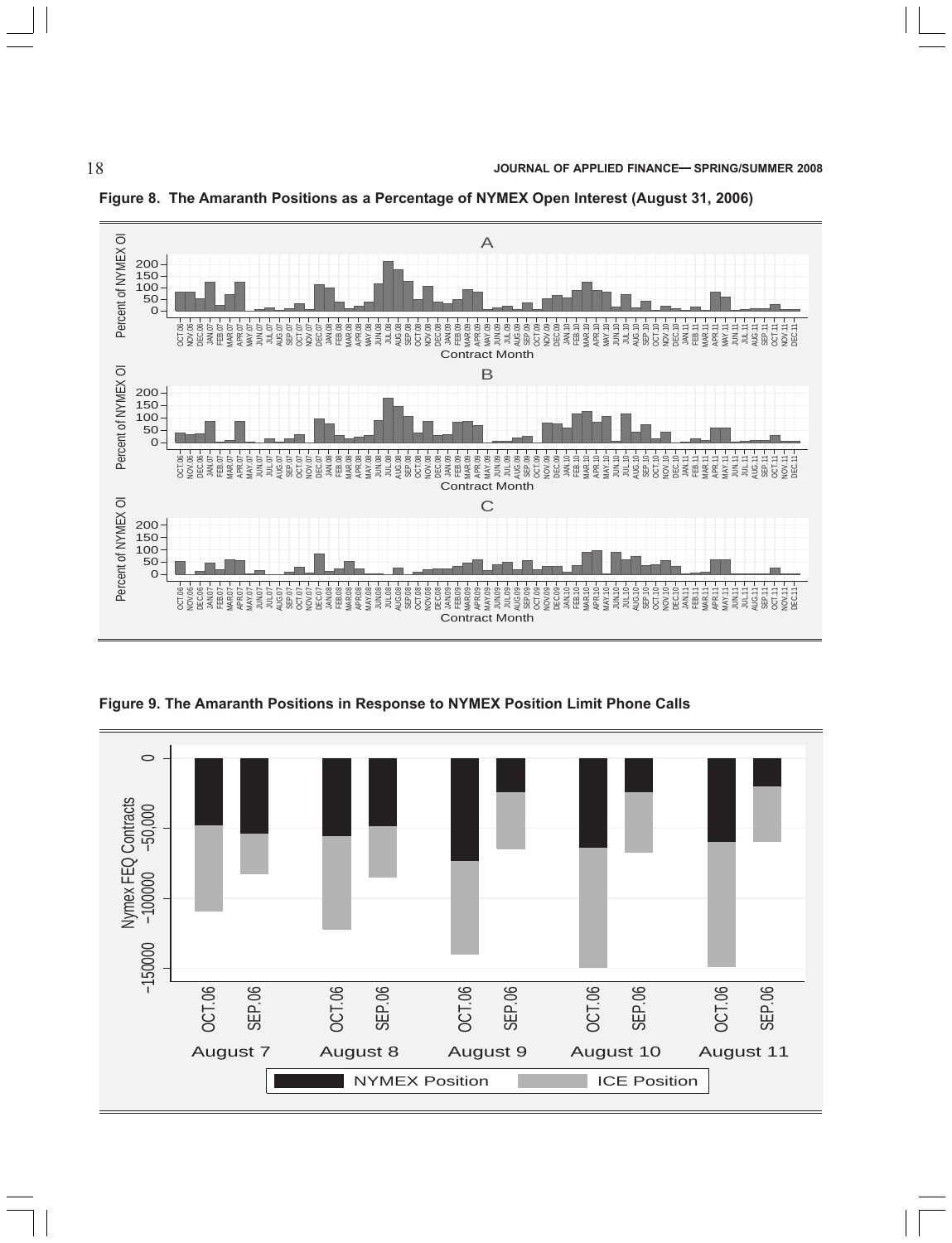Although NYMEX only uses its position limits as guidelines of whether or not to investigate an entity's position, it is interesting to note how far above these guidelines Amaranth was. The NYMEX guideline is to examine entities with an amount over 12,000 contracts in any given maturity. One can see from Figure 8 that Amaranth had exceeded this "guideline" by a substantial amount. Perhaps a quantitative rule would be better than a qualitative rule. With quantitative rules, Amaranth's positions would never have been able to be so large.

The reconstruction of the VaR of Amaranth's positions on August 31, 2006 was high, but cannot entirely explain Amaranth's losses in September 2006 unless one designates the Amaranth collapse as a 5 standard deviation event.<sup>35</sup> It appears Amaranth's traders and senior management were well aware of a VaR number similar to the one produced in this paper. It seems that they were willing to take this amount of risk given the expected return they hoped to achieve. With regards to their liquidity risk, while the traders were very aware of the size of their positions, it is not clear that senior management in Greenwich really understood the extent of it. First, Amaranth's risk management with regard to liquidity did not explicitly specify position limits as a percentage of volume traded or open interest on the exchanges, so risk of this type may not have been on senior management's radar in an explicit way. Second, Amaranth allowed Brian Hunter and his trading team to move to Calgary without any risk management team (FERC Report, p. 18-19). Third, Amaranth was slowly increasing the size of their natural gas positions over the summer of 2006.

It appears that Amaranth's senior management allowed Hunter too much freedom because they had enjoyed his prior success and wanted to believe that he really was "...brilliant..."<sup>36</sup> and also independently "...really, really good at taking controlled and measured risk."37 Even this statement by the CEO reveals problems with their risk management philosophy. It should not be the trader that one is confident about with regards to risk management, but rather the risk manager which is monitoring that trader's risk.

In summation, the energy traders of Amaranth were well aware of the large size of their positions and either did not care (i.e. the free option) or did not realize how perilous such a position could be. As far back as May, they seemed to be aware of the large size of their positions. In interviews by the Senate Subcommittee with Amaranth traders, they stated after the losses in May that they were waiting to see if the liquidity

in the markets would come back so that they could reduce the size of their winter/summer spread positions at favorable prices.

*We thought about pulling the trigger and taking the loss. We had many discussions about it. We figured we could get out for maybe a billion dollars. But we decided to ride it out and see if the market would come around.*—Interview with Amaranth trader. (Senate Report, p. 77)

Yet, despite being apparently aware of the liquidity issues with their natural gas positions, they continued to act perilously and actually increased the size of their positions from the end of May to the end of August (the leverage of the natural gas positions with respect to the fund increased from 3.83 to 5.23) perhaps because they ultimately believed that the market was wrong and they were right. In their monthly letter to investors explaining the losses of May, they said "...we believed certain spread relationships remained disconnected from their fundamental value drivers." (Senate Report, p. 73).

With respect to management, the senior management in Greenwich knew of the market risk but overlooked the position size by giving too much credit to Hunter, partly out of their own greed.

### **C. Funding Risk**

 Funding risk is related to liquidity risk, but is focused on leverage in particular. 38 Any leveraged position implies that the trader borrowed some of the capital to finance his position. Leverage and funding risk are very much interlinked. For example, if a trader purchases a futures contract but keeps the remainder funds in cash (e.g. \$56,250), the trader will never have funding risk, because although the future contract was purchased on margin, the trader's fund is not levered. Suppose the trader buys 2 contracts, although he only has capital to cover 1 contract. This trader's fund now has a leverage of 2 (notional value of position / cash on-hand plus initial margin). Now there is some funding risk, although it is still low. The trader will be able to meet all margin calls until the position falls by more than 50%. Thus, a rule-of-thumb in this simple example is that a trader will face funding risk anytime the return of his levered position falls by more than 1/*L*, where *L* is the amount of fund leverage. Of course, this is only true in our simplified example where all excess capital is held in cash. It becomes even more complicated when some of this excess capital is invested in other assets.

In Amaranth's case, the leverage of natural gas future equivalents on August 31, 2006 was 5.23 (\$53,524,979,537 / \$10,228,192,000) with respect to just their natural gas

<sup>&</sup>lt;sup>35</sup>This would imply a VaR at a 99.99997% confidence level.

<sup>36</sup>Unidentified trader's email to Brian Hunter when he was making money in July. Source: Senate Report, Exhibit #9.

<sup>37</sup>Public statement by CEO Maounis about Hunter.

<sup>38</sup>A more detailed version of this section is available on the the *JAF* website: www.fma.org/jaf.htm. For other descriptions of funding risk, see Culp and Miller (1994), Edwards and Canter (1995), and Mello and Parsons (1995).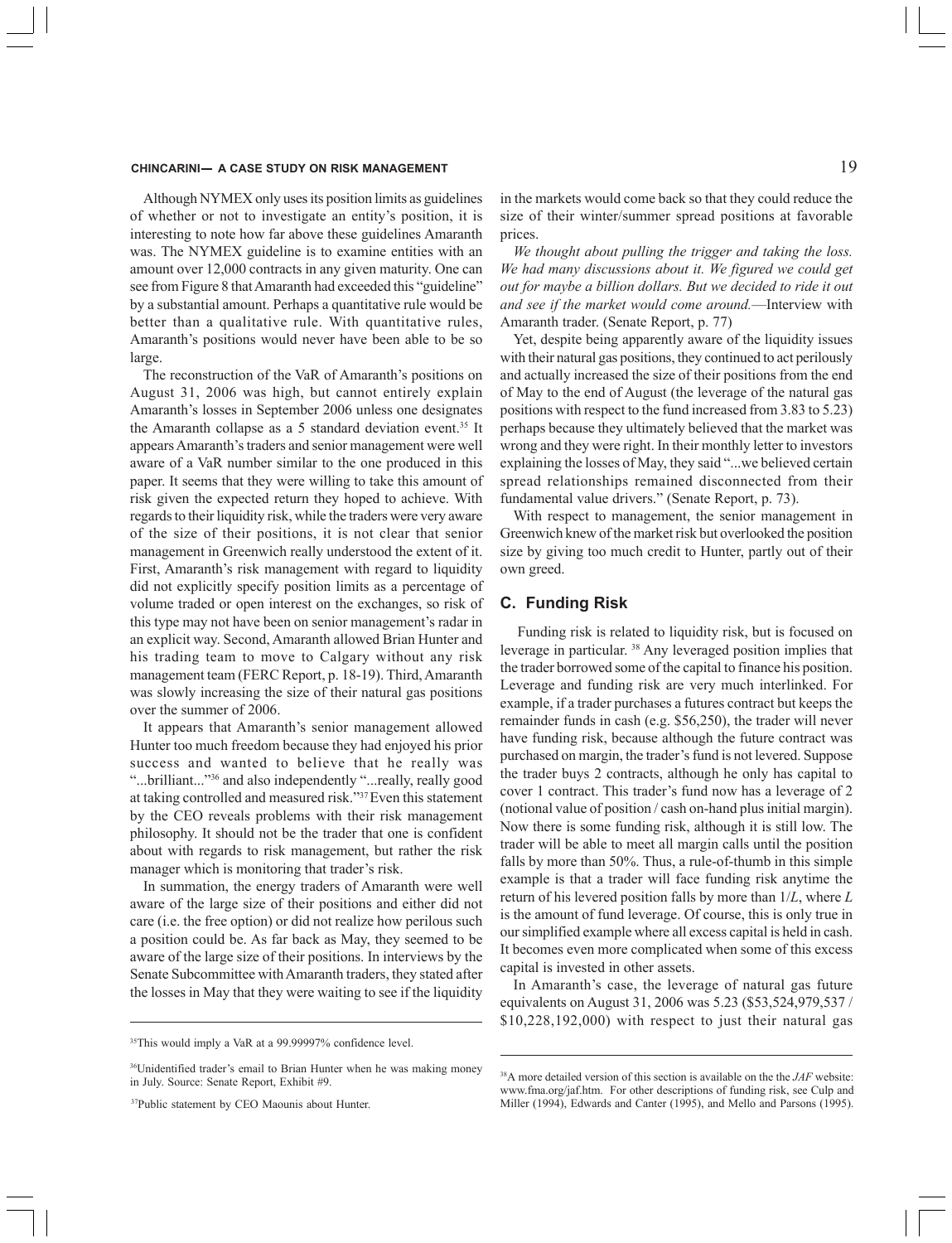exposures. To the extent that they were investing on margin in other markets, their leverage might have been even higher. Amaranth had set aside up to \$3 billion of their capital in cash to meet liquidity needs according to Mr. Artie DeRocco in conversations with Nymex's Michael Christ on August 15, 2006. To the extent that only \$3 billion might have been available for margin calls, Amaranth's leverage could have been considered as high as 17.84 (\$53,524,979,537 / \$3,000,000,000). That would imply that even a -5.6% return on their futures position would cause them funding problems. On August 31, 2006 Amaranth's initial margin on NYMEX exceeded \$2.5 billion. This high margin requirement was primarily due to the notional size of Amaranth's position. In fact, if we assume that NYMEX required the maximum margin for each NYMEX natural gas equivalent, then Amaranth's positions would require \$5,306,512,760.39 Even the actual margin requirement on that day of \$2.5 billion left very little room for adverse returns for Amaranth. If we observe Figure 6 on Amaranth's daily profit-and-loss from their natural gas positions, one can see that by the close of business on September 7, 2006, their total additional margin required would have been \$697 million. By September 15, the additional margin required would have been \$3.009 billion, and by September 21, it would have been \$4.433 billion. Clearly, this was unsustainable as Amaranth did not have the cash to meet these margin calls. If we assume that on August 31, 2006 they had exactly \$2.5 billion in initial margin, by September 21, 2006 they would have required around \$6.933 billion of margin.<sup>40</sup>

What differentiates this sort of risk from other risk is that even if the strategy turned out to be profitable by month-end (which it did not), Amaranth would not have had enough funding in place to hold on to their positions until month-end. Thus, even if Amaranth's trade had been logical from a VaR perspective and a liquidity perspective, it would have not been logical or prudent from a funding risk perspective.

#### 20 **JOURNAL OF APPLIED FINANCE SPRING/SUMMER 2008**

# **V. Five Lessons for Regulators and Hedge Funds**

It is difficult to construct lessons after major crises because often times the specific corrections to certain situations will only cause new crises to occur under different loopholes or conditions. Nevertheless, lessons from other crises have been useful. For example, after the LTCM crisis of 1998, hedge funds learned that making sure lines of credit are really lines of credit is extremely important. Hedge funds also learned that stress testing sophisticated trading systems includes the worst case scenarios, for example when the correlation of seemingly unrelated strategies goes to one.

In the aftermath of the Amaranth collapse, there are five lessons as well.

**1. First, liquidity risk is a real risk that must be accounted for by both exchanges and hedge funds, money managers, or traders.** For exchanges, it means strict 'concentration limits' should be placed on a customer's positions. While NYMEX has soft position limits, they allowed human judgement, conversations with Amaranth, and greed to soften those limits up to a point, where they did not really know the severity of the enormous positions of Amaranth. By 'concentration limits', I refer to limits that are based upon some percentage of the open interest that would be dynamic over time rather than static as position limits are. The limits might also vary by contract maturity. But not only should exchanges consider strict concentration limits, they should also consider quantitative rules for managing these limits rather than ad hoc human judgement. For hedge funds, money managers, and traders, the lesson has long been known—don't own too much of a market in combination with leverage. If prices move adversely against one's levered position, margin calls might require the trader to reverse the positions to acquire cash to make the margin calls. These position reducing trades may make the prices move further adversely and perhaps cause prices to deteriorate so much that the investor loses more than his or her capital and goes bankrupt. If a trader limits the concentration of his position in a certain market, it will help insure that in the case he would like to reduce or close his position, there will be a sufficient number of other traders to absorb his selling pressure without moving prices too much.

**2. Transparency across exchanges in the same market may be useful.** In the case of Amaranth, the NYMEX knew of Amaranth's NYMEX positions, but did not know of the other positions held with ICE. Although the CFTC oversees the NYMEX, they had no jurisidiction over ICE, since ICE is an unregulated energy trading platform. Were there a system held by the CFTC that could oversee all positions on energy platforms, the excesses of Amaranth could have been spotted. By forcing Amaranth to hold much more reasonable positions,

<sup>&</sup>lt;sup>39</sup>Of course, this is unrealistically high, because it requires many assumptions. The primary assumption is that for every natural gas equivalent held, NYMEX would require the full non-member initial margin. For spread positions, consisting of two months of contracts, the initial margin requirements are much less per position at \$1000 per position. Also some of these positions are for option contracts that might not require margin. Thus, this number represents an upper limit of the total margin required. Finally, this also assumes that the initial margin was calculated as if all positions were constructed on that particular day. To actually reconstruct the exact margin required by Amaranth on that day is not possible without further information that is not available. However, we do know from statements by NYMEX that on August 31, 2006 the actual margin requirement on that day exceeded \$2.5 billion.

<sup>40</sup>Of course, this is only approximate, as some of the natural gas equivalent positions were options. Also, this would be the total margin on NYMEX and ICE together.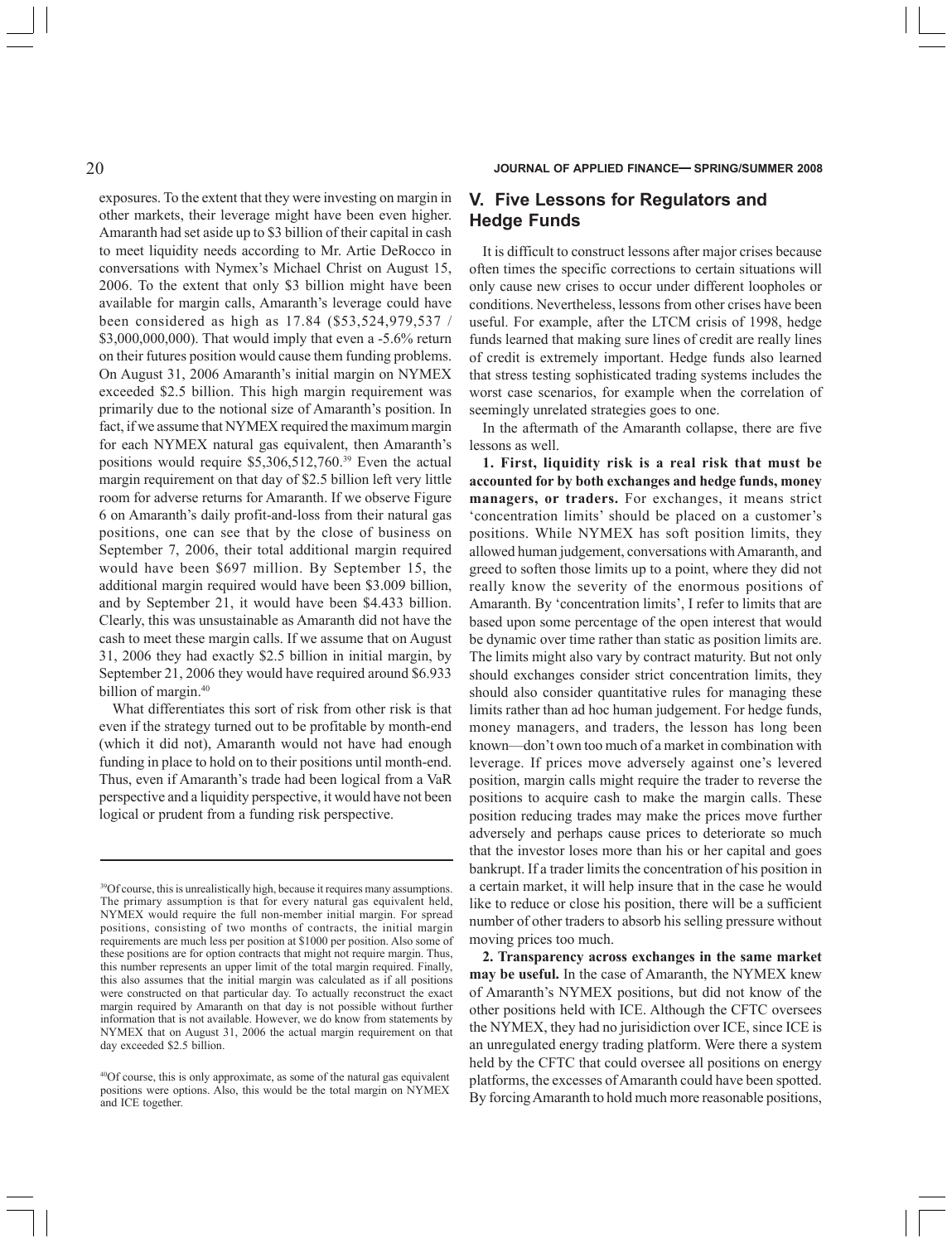Amaranth investors would have ultimately been better off. Also, the possible manipulation by one entity of security prices would be avoided. Amaranth's selling of large positions may have caused intense volatility in natural gas prices causing actual users of natural gas (i.e. households) to pay high prices which may have been artificially high due to the excessive positions of Amaranth. In fact, Amaranth and Amaranth traders are currently being sued over the matter (FERC (2007)).

One of the steps to improve transparency in the U.S. markets is a bill introduced on September 17, 2007 by Senator Carl Levin of Michigan to regulate electronic energy trading facilities by registering with the CFTC (Levin (2007)). The bill also proposes to provide trading limits for energy traders that can be monitored by the CFTC across all energy trading platforms and exchanges, and requires that large domestic traders of energy report their trades on foreign exchanges. The bill defines precisely what constitutes an "energy trading facility" and an "energy commodity".

**3. More standard measures of liquidity risk ought to be devised so that, as with VaR, traders, risk managers, regulators, and exchanges have a language to communicate with each other.**

**4. There are lessons for internal risk management.** It might be important to have risk managers in the same location as traders, rather than thousands of miles away. It might also help to follow guidelines that many large banks have of allotting only certain risk capital to certain traders and diversify across the firm, rather than have one trader, like Hunter, use the majority of the firm's capital and be responsible for the majority of the firm's performance. After all, Amaranth was not an energy trading hedge fund, it was a multi-strategy hedge fund. Along that line of thought, one might even consider a different incentive scheme for risk managers. Risk managers are not paid as well as traders. This causes their voice to be less important in the firm. And of course, risk managers' bonus also depends on firm profits. Thus, to a certain extent they will also be reluctant to reduce the firm's aggressive trading activities. They have a "free option" too. It is not clear that there is a simple way to restructure the incentives of risk managers, but it might be worth thinking about.

**5. Spread positions can lose money and are not "arbitrage positions", especially when the size of these positions is large.** Spread positions are usually thought of as less risky than outright positions, since by being long curtain contracts and short other contracts, the position is less exposed to the directional volatility of the natural gas market. It should be stressed that these positions have lower risk, but they do have risk. That is, the returns of these positions do exhibit some volatility, even if this volatility is smaller than outright positions. If a trader leverages these spread positions, the volatility increases linearly with the leverage. Thus, for a large enough leverage, the spread position can be as risky as

or even riskier than an unleveraged outright position. This is because the spread positions are not arbitrage positions, they are just less volatile positions. Thus, when evaluating spread trades, one should consider the amount of leverage and its effect on actual volatility and not naively assume they have lower risk.

There are critics of the new proposals for regulation in the US natural gas markets. The criticisms fall into four categories. First, there is a camp that believes Amaranth's positions were not too big for the market and that setting strict positions limits will compromise "...the efficient transfer of risk in the market place," (Watkins (2007)).Second, some people do not wish there to be multiple regulatory agencies regulating the natural gas futures market. Third, some people worry that regulation will cause business to transfer to overseas markets. Finally, some argue that the regulation will ultimately not work, because market participants will find other loopholes (Watkins  $(2007)$ ).

Each of these criticisms will be discussed in more detail along with my own thoughts with respect to each of them. The first criticism is that position limit constraints will prevent "...legitimate speculation..." and thus make markets less efficient. Also, the critics worry that position limits and laws can become outdated. The first comment assumes the proportion of arbitrageurs is very small in the market place. To the extent that there are many speculators in natural gas, the transfer of risk can still be accomplished — it just will reduce the likelihood that the speculation is in the hands of just one large speculator. While it is true that laws will become outdated, it doesn't mean they are not useful in the short-run. In addition, position limits can be made relative so that they do not become outdated quickly. For example, rather than have a limited specific number of contracts for each speculator, an exchange could have that number depend upon some percentage of average daily trading volume or of open interest. Also, regulation could allow exchanges and governing bodies to update position limits as market conditions change.

The second criticism is about the number of regulatory bodies in the natural gas markets. Currently, some market participants, including major investment banks like Goldman Sachs, Morgan Stanley, Merrill Lynch, and J.P. Morgan, are opposed to having both the FERC and the CFTC with authority over the commodities markets. Their argument is that too many regulatory agencies might raise confusion and costs among market participants. While this is certainly a negative, the Levin proposal does not encourage multiple regulatory bodies. It specifies the CFTC as the only regulatory body. However, the reality is that when market participants are perceived to have acted incorrectly, many affected parties may resort to legal action, as the FERC has done with regards to Amaranth, even if they are not explicitly assigned the role of regulator.

The third criticism is that increased regulation will lead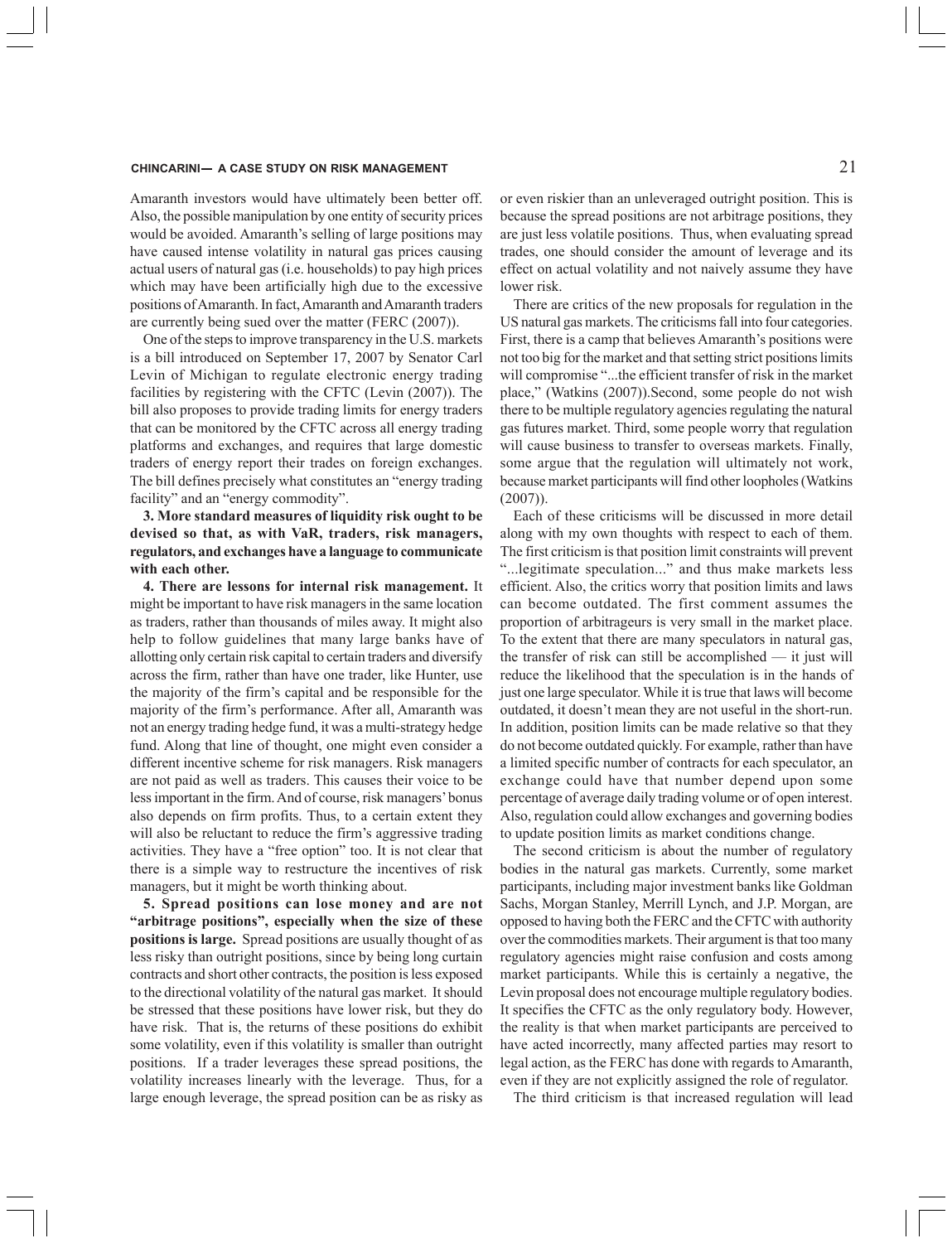market participants to overseas trading venues, such as Singapore. While this is always a possibility, it could be argued that the increased transparency and minimal standards of the US exchanges may draw people to the US exchanges precisely for these reasons. For example, although listing requirements on the NYSE are more stringent that those of NASDAQ, the NYSE has not gone out of business despite the rise of the NASDAQ. There will, of course, be firms that find it more desirable to go elsewhere.

The fourth criticism is that regulators "...will always be one step behind the innovating and evolving markets" (Watkins, 2007). This statement is absolutely true. However, this does not mean that regulatory constraints in cases where market failures or externalities exist are not appropriate. The correct question is whether or not externalities and market failures potentially exist in the market for natural gas. In the end, we must answer this crucial question before deciding whether regulation is a good or a bad thing.

Without regulation, Amaranth was able to acquire enormously large positions on NYMEX and ICE that may have led to a distortion of natural gas prices which ultimately affected consumers of natural gas.41 However, even though Amaranth's positions on NYMEX were regulated by the CFTC, they still were extremely large. So it is not clear that the regulation *per se* will solve the problem. The position limits on NYMEX were very loosely enforced and subject to interpretation by NYMEX officials. It was only at late stages of the Amaranth debacle that Amaranth moved substantial positions from NYMEX to the unregulated ICE.

Although this paper was not primarily concerned with Amaranth's effect on natural gas futures prices, a preliminary investigation was done using data on daily natural gas returns and trades by Amaranth. Some evidence was found that contracts which Amaranth sold led to lower returns than other contracts in which Amaranth was not trading. For a more detailed discussion of this analysis, see the supplemental section entitled *The Price Impact of Amaranth's Trading* on the JAF website.

#### **VI. Conclusion**

The collapse of the hedge fund Amaranth Advisors in September of 2006 drew a flurry of attention. There are several

#### 22 **JOURNAL OF APPLIED FINANCE SPRING/SUMMER 2008**

reasons why this hedge fund failure attracted such widespread media attention. First, the size and speed at which Amaranth made losses. In less than 14 days, from September 7, 2006 to September 21, 2006, they had lost almost \$4 billion. Second, their losses occurred in the natural gas markets. There is some evidence that Amaranth's trading activities in the natural gas markets distorted market prices and ultimately hurt consumers of natural gas. For instance, the Municipal Gas Authority of Georgia (MGAG) complained that its hedging costs with abnormally high winter natural gas prices caused its consumers losses of \$18 million during the winter of 2006-2007 (Senate Report, p. 115). Third, the failure raised new concerns about risk management and leverage. In particular, it raised questions about how large a position and influence an individual entity should have over a financial market, like the natural gas futures market.

This paper dealt specifically with examining the actual positions of Amaranth in the natural gas market to understand whether conventional risk measurement tools could have estimated the large risks that caused their collapse in September 2006. The paper finds that Amaranth's VaR on August 31, 2006 was \$1.334 billion and \$2.048 billion at the 99% and 99.95% confidence level. Although large, these numbers of rather low probability events still underestimate their actual losses in natural gas of \$4.433 billion and decrease in their net asset value of \$4.942 billion. In fact, the paper finds that it was the management of their liquidity risk that was vastly irresponsible. Amaranth's NYMEX natural gas futures equivalent positions in certain maturity contracts exceeded 200% of the NYMEX natural gas open interest. Their ownership of NYMEX natural gas futures contracts alone was, in certain maturities, close to 100% of the open interest. When markets turn against a trader's position, futures exchanges will require additional margin to maintain those positions. Once the trader's cash on-hand and borrowing sources are exhausted (funding risk), he can only meet margin calls by selling the underlying assets. If that trader owns a large percentage of that market, he can only sell those assets by forcing the prices even lower and thus creating further losses and further margin calls. This is known as liquidity risk. A combination of liquidity and funding risk ultimately caused Amaranth's collapse.

There are several lessons from the Amaranth debacle that have to be relearned. First, even if a strategy has a positive excess return with low volatility historically, with or without a theoretical justification for the strategy, that strategy can still have negative returns in the future. With leverage, these negative returns are amplified. Second, firms need to manage liquidity risk explicitly. The inability to sell a futures contract at or near the latest quoted price can be related to one's concentration in the security. In Amaranth's case, the concentration was far too high and there were no natural

<sup>41</sup>A distinction should be made between manipulation of natural gas prices and impacting natural gas prices due to the large size of a trade. The former is illegal according to Sections 6(c), 6(d), and  $9(a)(2)$  of the Act of the CFTC which authorizes the CFTC to bring enforcement actions against any person who is manipulating or attempting to manipulate or has manipulated or attempted to manipulate the market prices of any commodity in interstate commerce or for future delivery on or subject to the rules of any registered entity. Both price manipulation and price impact are valid concerns for regulators, but one is illegal.